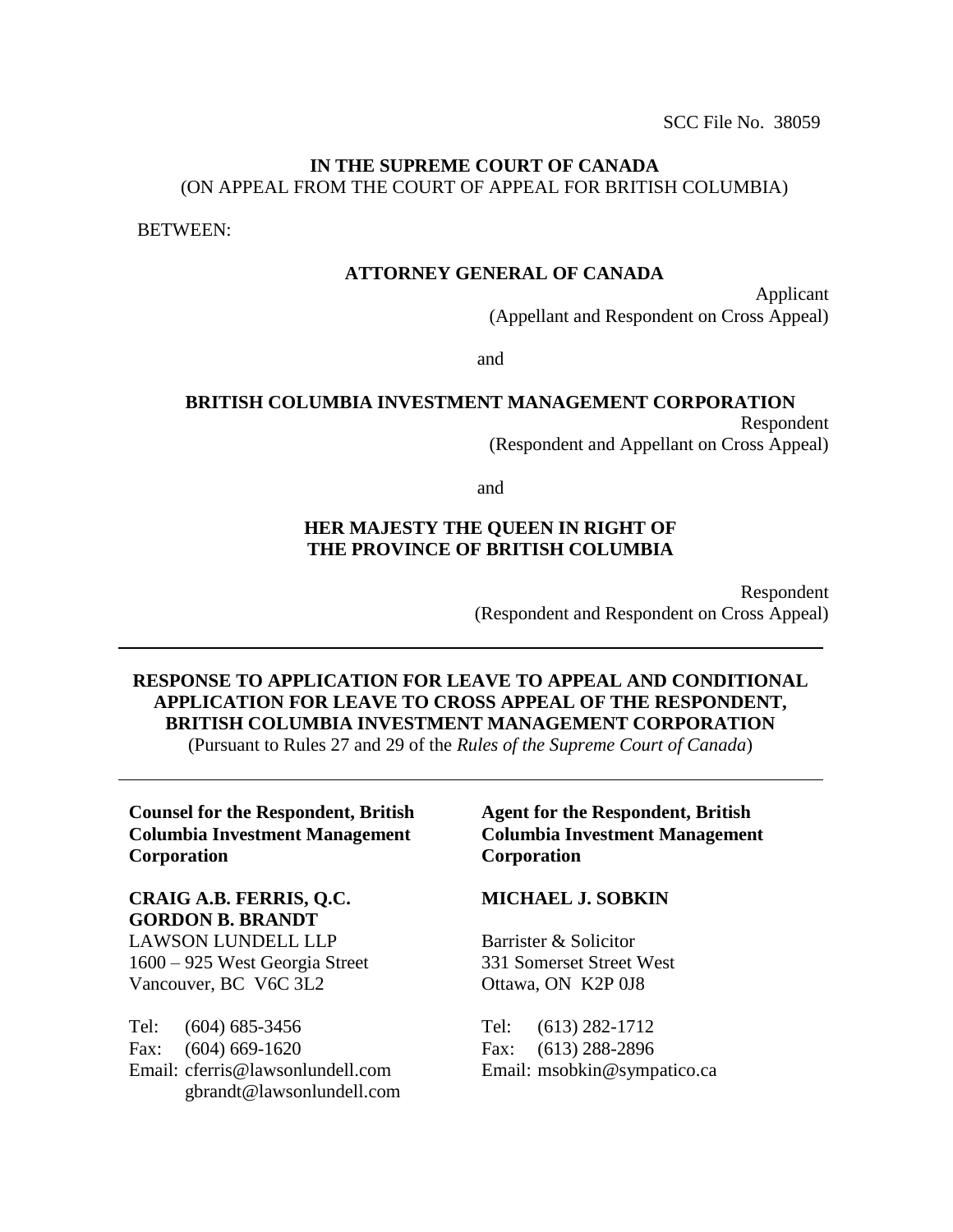**Counsel for the Applicant, Attorney General of Canada**

## **MICHAEL TAYLOR SELENA SIT**

ATTORNEY GENERAL OF CANADA Department of Justice British Columbia Region 900 – 840 Howe Street Vancouver, BC V6Z 2S9

Tel: (604) 775-6014/(604) 775-7505 Fax: (604) 666-2216 Email: michael.taylor@justice.gc.ca selena.sit@justice.gc.ca

## **Counsel for the Respondent, Her Majesty the Queen in Right of the Province of British Columbia**

#### **VERONICA L. JACKSON SOINTULA KIRKPATRICK** MINISTRY OF JUSTICE

Legal Services Branch P.O. Box 9289 Stn Prov Gvt 400 – 1675 Douglas Street Victoria, BC V8W 9J7

Tel: (250) 356-8822/(250) 356-8845 Fax: (250) 387-0700 Email: veronica.jackson@gov.bc.ca sointula.kirkpatrick@gov.bc.ca

**Agent for the Applicant, Attorney General of Canada**

#### **CHRISTOPHER RUPAR**

DEPUTY ATTORNEY GENERAL OF CANADA Department of Justice Canada Civil Litigation Branch 50 O'Connor Street, 5th Floor Ottawa, Ontario K1A 0H8

Fax: (613) 670-6290 Email: christopher.rupar@justice.gc.ca

### **Agent for the Respondent, Her Majesty the Queen in Right of the Province of British Columbia**

#### **NADIA EFFENDI**

BORDEN LADNER GERVAIS LLP Suite 1300 – 100 Queen Street Ottawa, Ontario K1P 1J9

Tel: (613) 237-5160 Fax: (613) 230-8842 Email: neffendi@blg.com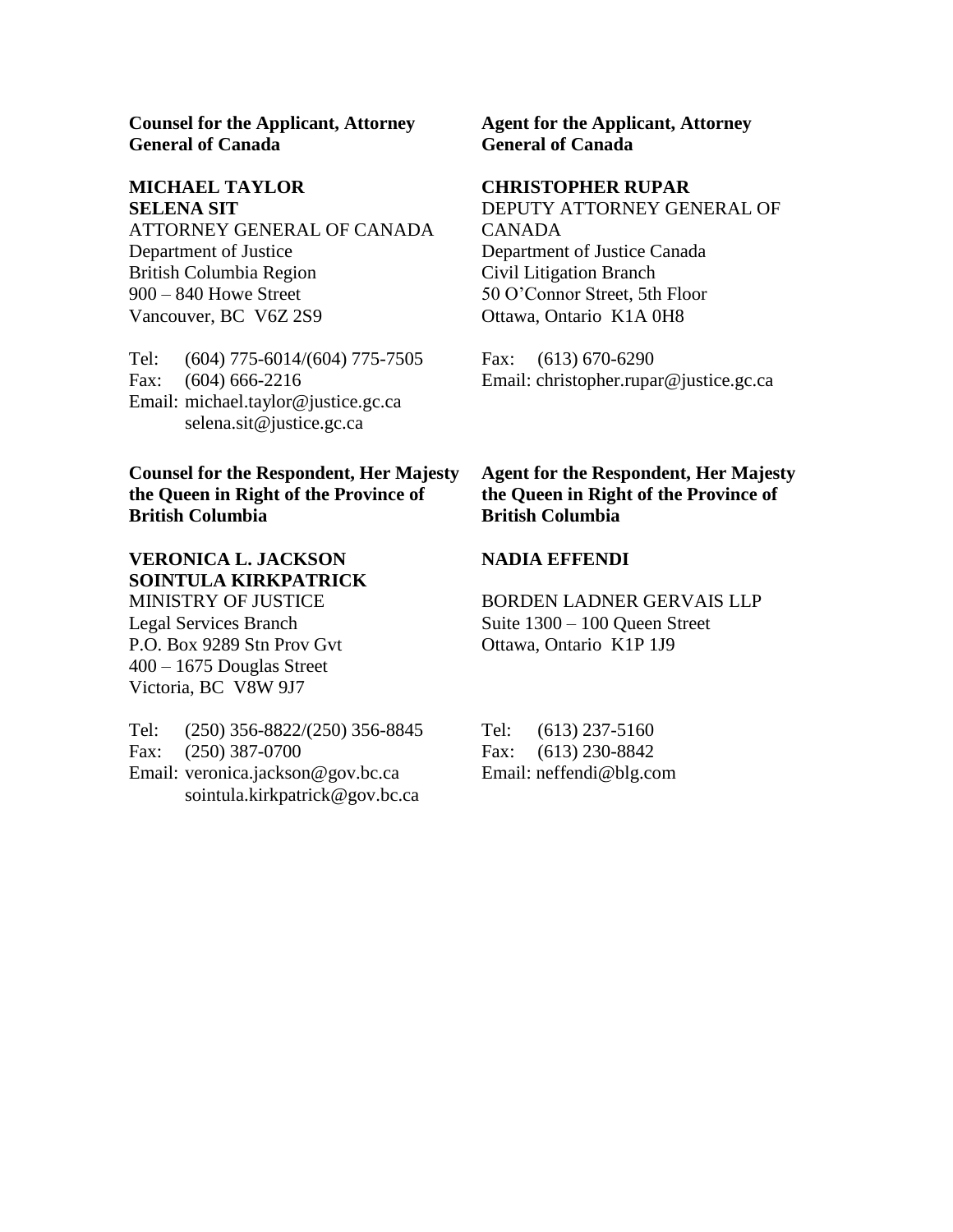# **TABLE OF CONTENTS**

| A.        |  |
|-----------|--|
| <b>B.</b> |  |
| 1.        |  |
| (a)       |  |
| (b)       |  |
| 2.        |  |
| (a)       |  |
| (b)       |  |
| (c)       |  |
| (d)       |  |
|           |  |
|           |  |
| A.        |  |
| <b>B.</b> |  |
| (a)       |  |
| (b)       |  |
| (c)       |  |
|           |  |
|           |  |
|           |  |
|           |  |
| A.        |  |
| <b>B.</b> |  |
| 1.        |  |
| 2.        |  |
| 3.        |  |
| (a)       |  |
| (b)       |  |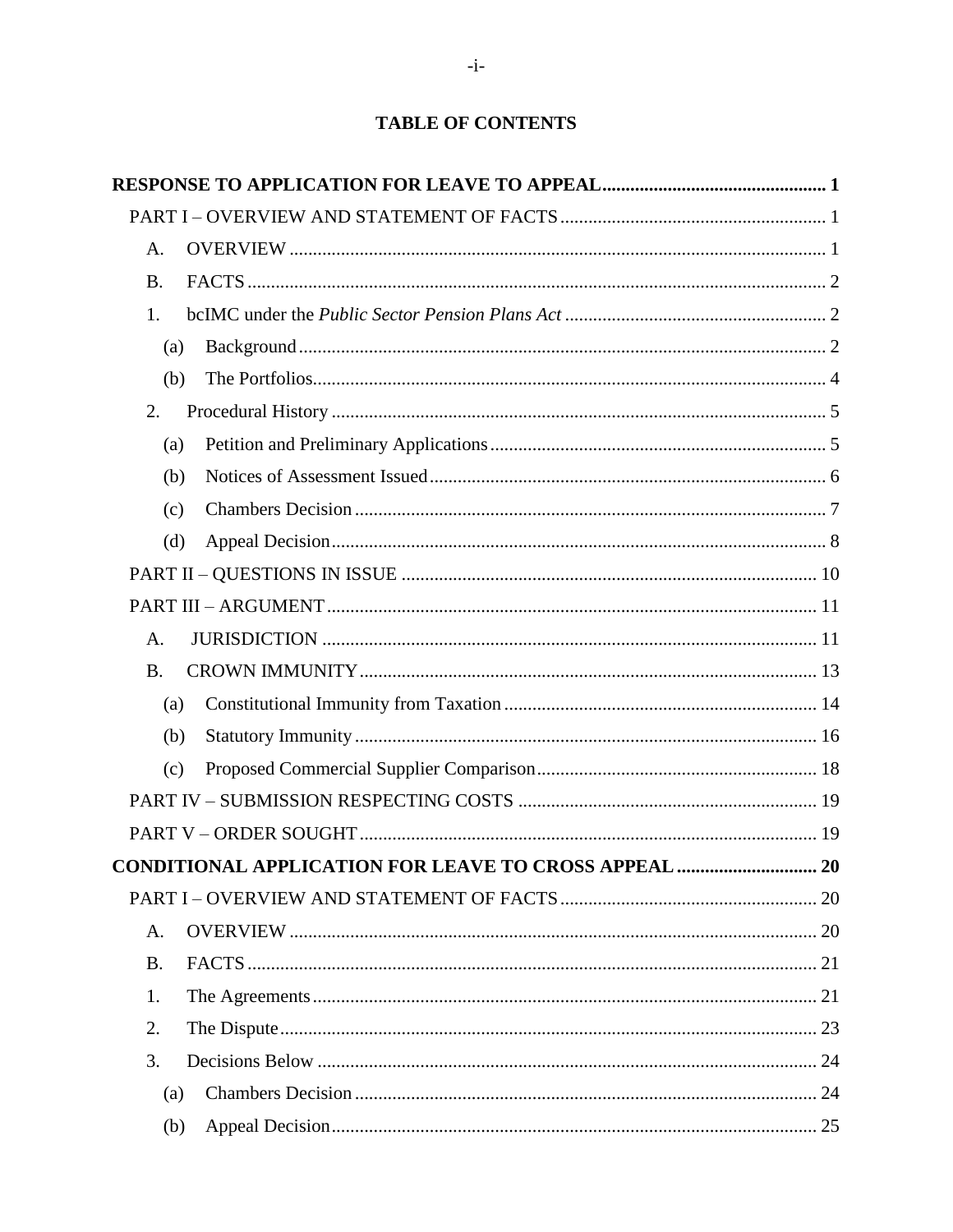| A. ENFORCEABILITY OF INTERGOVERNMENTAL AGREEMENTS ON THE    |  |
|-------------------------------------------------------------|--|
| B. BINDING THIRD PARTIES TO INTERGOVERNMENTAL AGREEMENTS 29 |  |
|                                                             |  |
|                                                             |  |
|                                                             |  |
|                                                             |  |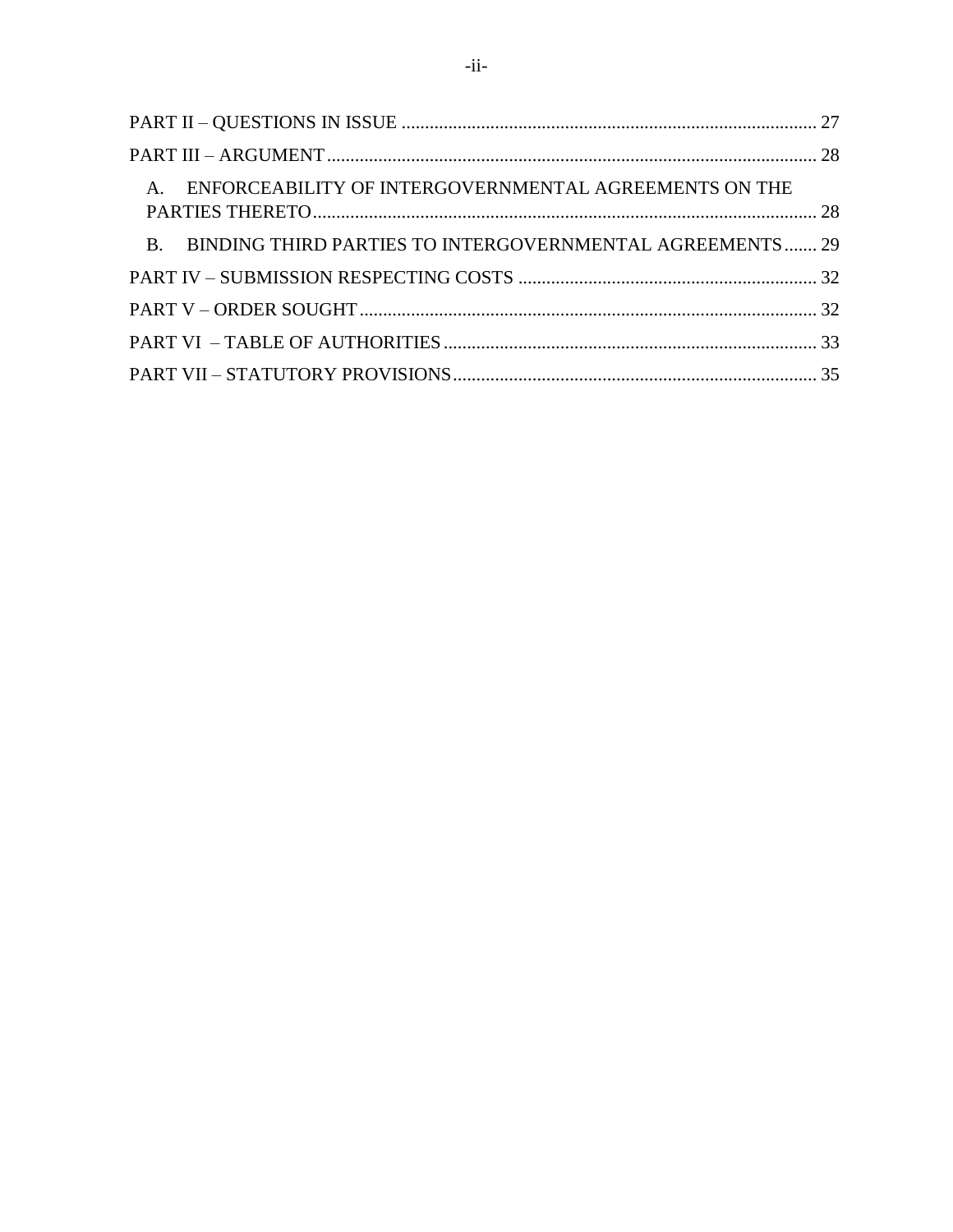## **RESPONSE TO APPLICATION FOR LEAVE TO APPEAL**

## **PART I – OVERVIEW AND STATEMENT OF FACTS**

## <span id="page-4-2"></span><span id="page-4-1"></span><span id="page-4-0"></span>**A. OVERVIEW**

- 1. The proposed appeal, at its core, seeks to challenge the determination made by the courts below that the assets held and managed by the respondent British Columbia Investment Management Corporation ("**bcIMC**") in pooled investment portfolios belong to it. The courts below concluded that because those assets belong to bcIMC, a Crown agent immune from federal taxation, the *Excise Tax Act*, R.S.C. 1985 c. E-15 (" $ETA$ "),<sup>1</sup> cannot impose tax on bcIMC's management of the assets by reason of s. 125 of the *Constitution Act, 1867*.
- 2. No principles of constitutional or statutory law are disputed in this case, only their application in the unique context of assets managed by bcIMC under its particular constating legislation. No issue of public importance arises from the application of settled principles in this context.
- 3. Canada's application rests on the assertions, rejected in the courts below, that there is some "recipient" of bcIMC's investment management services that is not identified in the constating legislation and that is not the Crown, and that "recipient" somehow has an interest in the pooled investment portfolios. Having rejected these propositions (which are findings of fact or mixed fact and law), the courts proceeded to apply settled and uncontroversial principles of Crown immunity.
- 4. On the facts found, and contrary to what Canada argues, the British Columbia courts have done no more than confirm that Crown immunity applies to an express Crown agent and to property held by that agent.
- 5. The errors Canada substantively alleges, respecting ownership of the assets bcIMC holds in pooled investment portfolios, are on matters that are subject to deference, being issues of fact or at most of mixed fact and law. No potential basis for reversing the conclusions below is raised in Canada's application. In any event, the result of further consideration

<sup>1</sup> *Excise Tax Act*[, R.S.C. 1985 c. E-15.](http://laws-lois.justice.gc.ca/eng/acts/E-15/)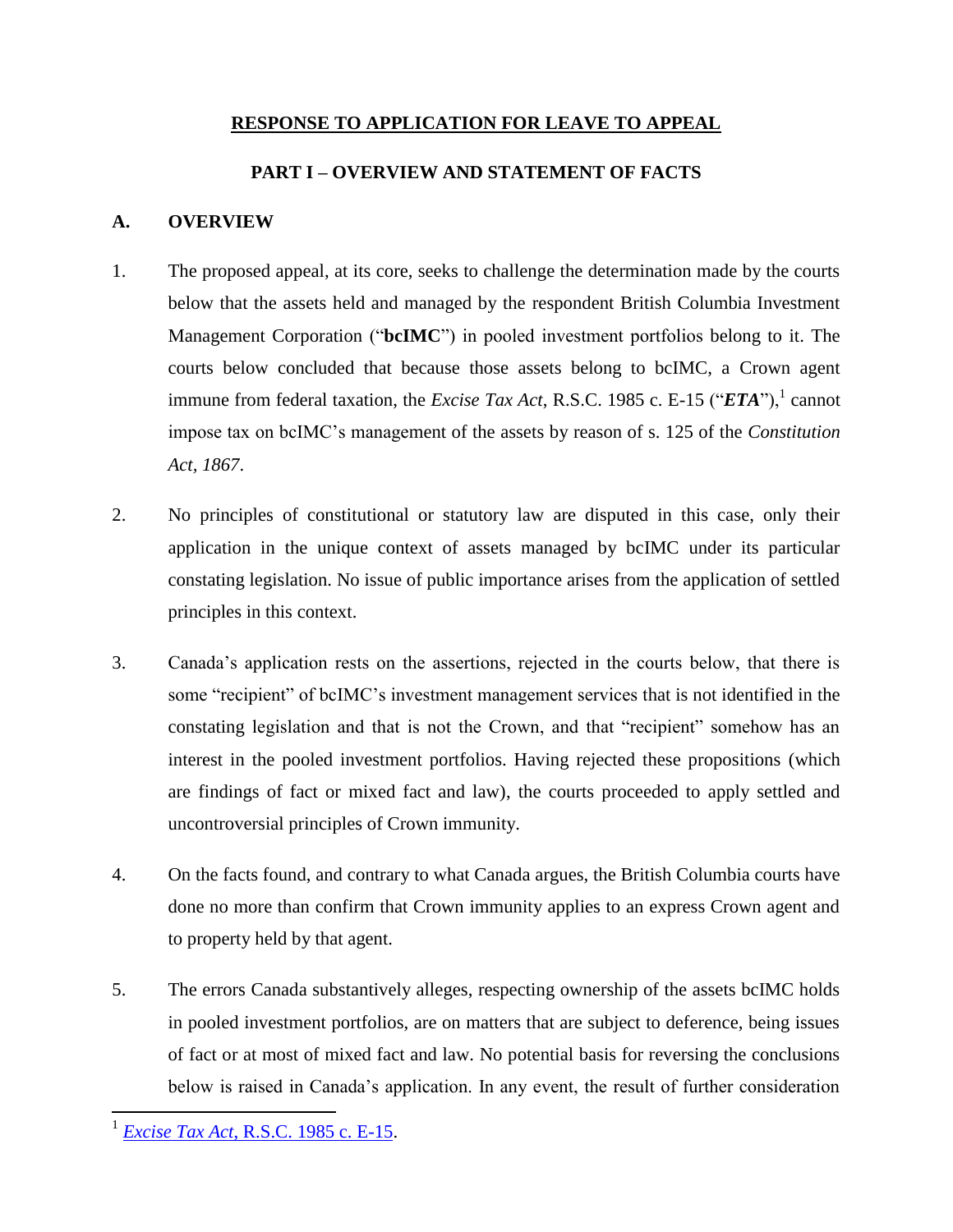would be confined to the particular and specific statutory scheme under which bcIMC operates. The conclusions drawn would be of no assistance to anyone other than these parties. $^{2}$ 

6. There is also no issue of public importance arising from the British Columbia courts taking jurisdiction and issuing declaratory relief. In the context of a dispute that engages constitutional considerations and overlaps with issues acknowledged to fall outside the jurisdiction of the Tax Court of Canada (the "**Tax Court**"), the courts below were quite correct in exercising their unchallenged jurisdiction to hear this case.

<span id="page-5-0"></span>**B. FACTS**

<span id="page-5-1"></span>**1. bcIMC under the** *Public Sector Pension Plans Act*

#### <span id="page-5-2"></span>**(a) Background**

- 7. bcIMC is a corporation created in 1999 by the *Public Sector Pension Plans Act*, S.B.C. 1999, c. 44 (the "*PSPPA*").<sup>3</sup>
- 8. Pursuant to the *PSPPA*, bcIMC: (a) has the power and capacity of a natural person of full capacity; (b) is a trust company authorized to carry out trust business and investment management services; and (c) is an agent of government, and as an agent of government, is not liable for taxation except as the government is liable for taxation.<sup>4</sup>
- 9. The capital of bcIMC is one share, which is held by the Minister of Finance on behalf of the government. bcIMC is governed by its board of directors.<sup>5</sup>

<sup>2</sup> As referenced in the Reasons for Judgment of the Court of Appeal, [2018 BCCA 47](http://canlii.ca/t/hq7sr) ("**BCCA Reasons**"), Application Record Tab 5, para. 87, Crown immunity has been recognized for managers of public service pension funds in other provinces. However, the funds management structures in other provinces do not parallel bcIMC's structure.

<sup>3</sup> *[Public Sector Pension Plans Act](http://canlii.ca/t/84k3)*, S.B.C. 1999, c. 44; [BCCA Reasons,](http://canlii.ca/t/hq7sr) para. 4; Reasons for Judgment of the British Columbia Supreme Court, [2016 BCSC 1803](http://canlii.ca/t/gtxj0) ("**BCSC Reasons**"), Application Record Tab 2, para. 7.

<sup>&</sup>lt;sup>4</sup> *[PSPPA](http://canlii.ca/t/84k3)*, ss. 16(1), (3), (5), (6); **BCSC Reasons**, paras. 7, 14.

<sup>5</sup> *[PSPPA](http://canlii.ca/t/84k3)*, ss. 17, 19.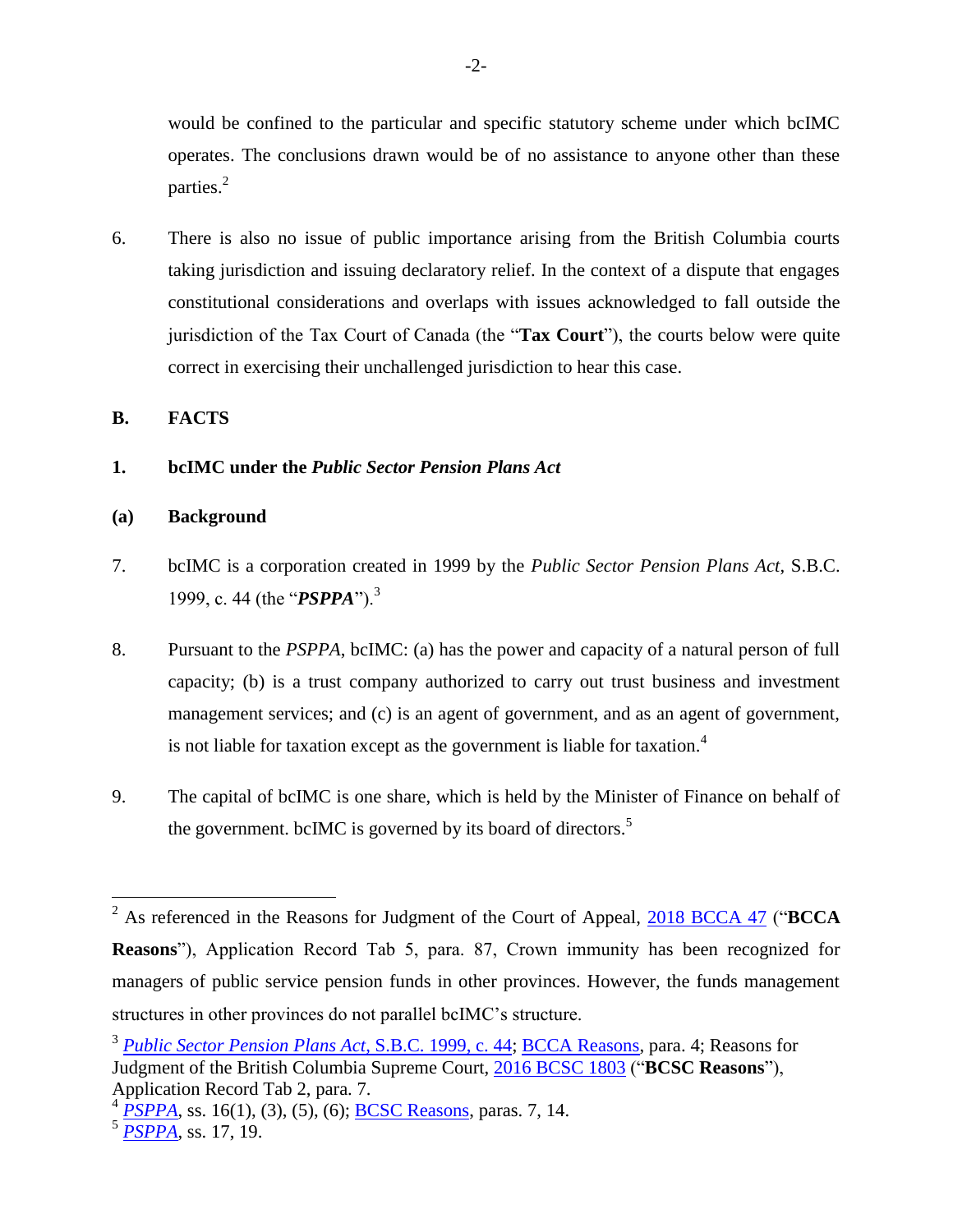- 10. The purpose of bcIMC is to provide funds management services, including the making of investments and loans, for "funds" placed with it.<sup>6</sup> Funds, as defined in the *PSPPA*, means money and securities placed with bcIMC by persons who have authority to invest specific categories of public funds, including public sector pension funds.<sup>7</sup>
- 11. bcIMC was established as part of a restructuring of the provincial public sector pension system.<sup>8</sup>
- 12. The function at issue in this litigation is bcIMC's management of assets held in pooled investment portfolios (the "**Portfolios**"). Prior to bcIMC's incorporation, the Provincial Minister of Finance held in trust and managed the assets in the Portfolios. Pursuant to s. 18.1 of the *PSPPA*, the same Portfolios were continued under the *PSPPA*, and bcIMC was obligated to continue to hold, in trust, the assets previously held under or in a Portfolio by the Minister of Finance or the chief investment officer.<sup>9</sup> The same Portfolios are ones to which Canada now seeks to apply the *ETA*.
- 13. bcIMC's function in managing the assets in the Portfolios is a continuation of the Minister of Finance's role. The *PSPPA* provides that bcIMC has the same powers, functions and duties previously held by the Minister of Finance under the *Financial Administration Act*, R.S.B.C. 1996, c. 138, as it read on April 1, 1999.<sup>10</sup>
- 14. The majority of the funds placed with bcIMC for investment are in respect of British Columbia's public sector pension plans, the Teachers' Pension Plan, College Pension Plan, Public Service Pension Plan, Municipal Pension Plan, and in respect of the Workers' Compensation Board (collectively, the "**Plans**").<sup>11</sup> In addition, the Province

<sup>6</sup> *[PSPPA](http://canlii.ca/t/84k3)*, s. 18(2).

<sup>7</sup> *[PSPPA](http://canlii.ca/t/84k3)*, ss. 15, "funds", 18(1) (incorporating definitions from *[Financial Administration Act](http://canlii.ca/t/8411)*, [R.S.B.C. 1996, c. 138\)](http://canlii.ca/t/8411), 18(3).

<sup>8</sup> [BCCA Reasons,](http://canlii.ca/t/hq7sr) para. 4.

<sup>9</sup> *[PSPPA](http://canlii.ca/t/84k3)*, s. 18.1; *[Pooled Investment Portfolios Regulation](http://canlii.ca/t/85qw)*, B.C. Reg. 447/99 (*PSPPA*), s. 3.

<sup>10</sup> [BCSC Reasons,](http://canlii.ca/t/gtxj0) paras. 12, 135; *[PSPPA](http://canlii.ca/t/84k3)*, s. 18(4).

<sup>11</sup> [BCCA Reasons,](http://canlii.ca/t/hq7sr) para. 8; [BCSC Reasons,](http://canlii.ca/t/gtxj0) para. 8.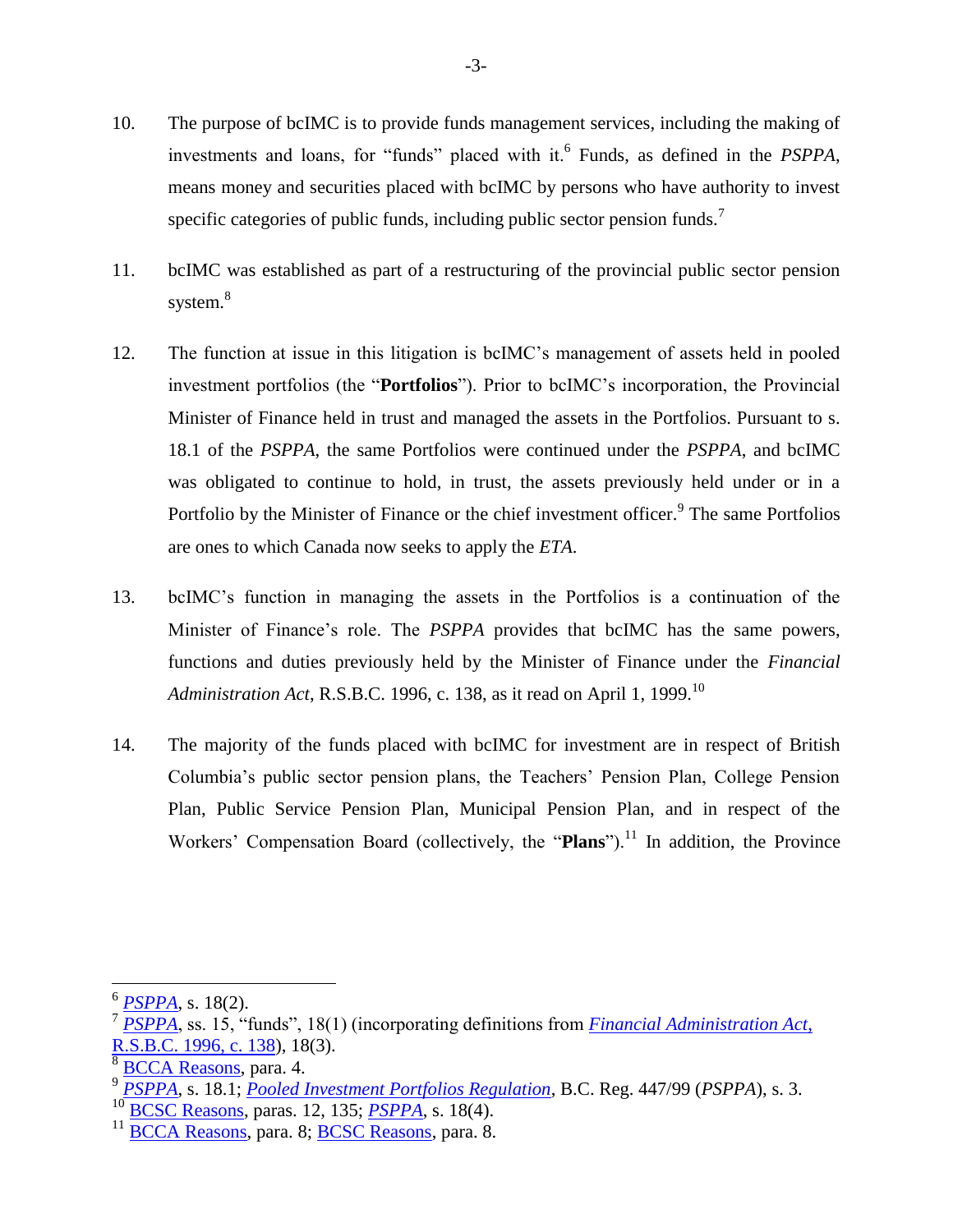invests various other public monies, including funds from the consolidated revenue fund, with bcIMC. $^{12}$ 

#### <span id="page-7-0"></span>**(b) The Portfolios**

- 15. The *PSPPA*'s *Pooled Investment Portfolios Regulation*, B.C. Reg. 447/99 (the "*Regulation*") is the post-1999 successor to the regulation by the same name previously enacted under the *Financial Administration Act*. It sets out the ownership and structure of the Portfolios.
- 16. With respect to ownership of the assets in the Portfolios, the *Regulation* provides:
	- (a) All the assets in the Portfolios are held in trust by bcIMC;
	- (b) The investments of a Portfolio must be identified separately from other property of bcIMC; and
	- (c) Ownership in any asset in a Portfolio must not be attributed to a "participating fund" (*i.e.*, a fund from which money or securities are placed with bcIMC).<sup>13</sup>
- 17. Persons who place money and securities with bcIMC are issued units of Portfolios (the "**Units**"). The value of the Units is based on the underlying net assets in the Portfolios. Such persons have a right to be paid money equal to the value of the Units each holds, but not to the Portfolios or to the assets in the Portfolios themselves.<sup>14</sup>
- 18. The *PSPPA* provides that bcIMC's chief investment officer (the "**CIO**") is alone empowered to make all investment decisions concerning the assets in the Portfolios and, in his or her discretion, to delegate responsibility for such decisions to others. None of the participating funds, including the Province, may have any input into specific investment decisions. bcIMC's board of directors has the authority to approve investment policies in respect of the assets in the Portfolios, but is statutorily precluded from any involvement

<sup>&</sup>lt;sup>12</sup> Amended Petition filed May 28, 2014, Tab C.1, paras. 6-8; Affidavit No. 1 of Stewart Newton filed April 20, 2016, Tab C.3, paras. 5-9, Exhibit "A".

<sup>&</sup>lt;sup>13</sup> *[Regulation](http://canlii.ca/t/85qw)*, s. 4(1), (3), (4), s. 1, "participating fund".

<sup>14</sup> [BCSC Reasons,](http://canlii.ca/t/gtxj0) para. 8; [BCCA Reasons,](http://canlii.ca/t/hq7sr) para. 12; *[Regulation](http://canlii.ca/t/85qw)*, s. 4(4), 5.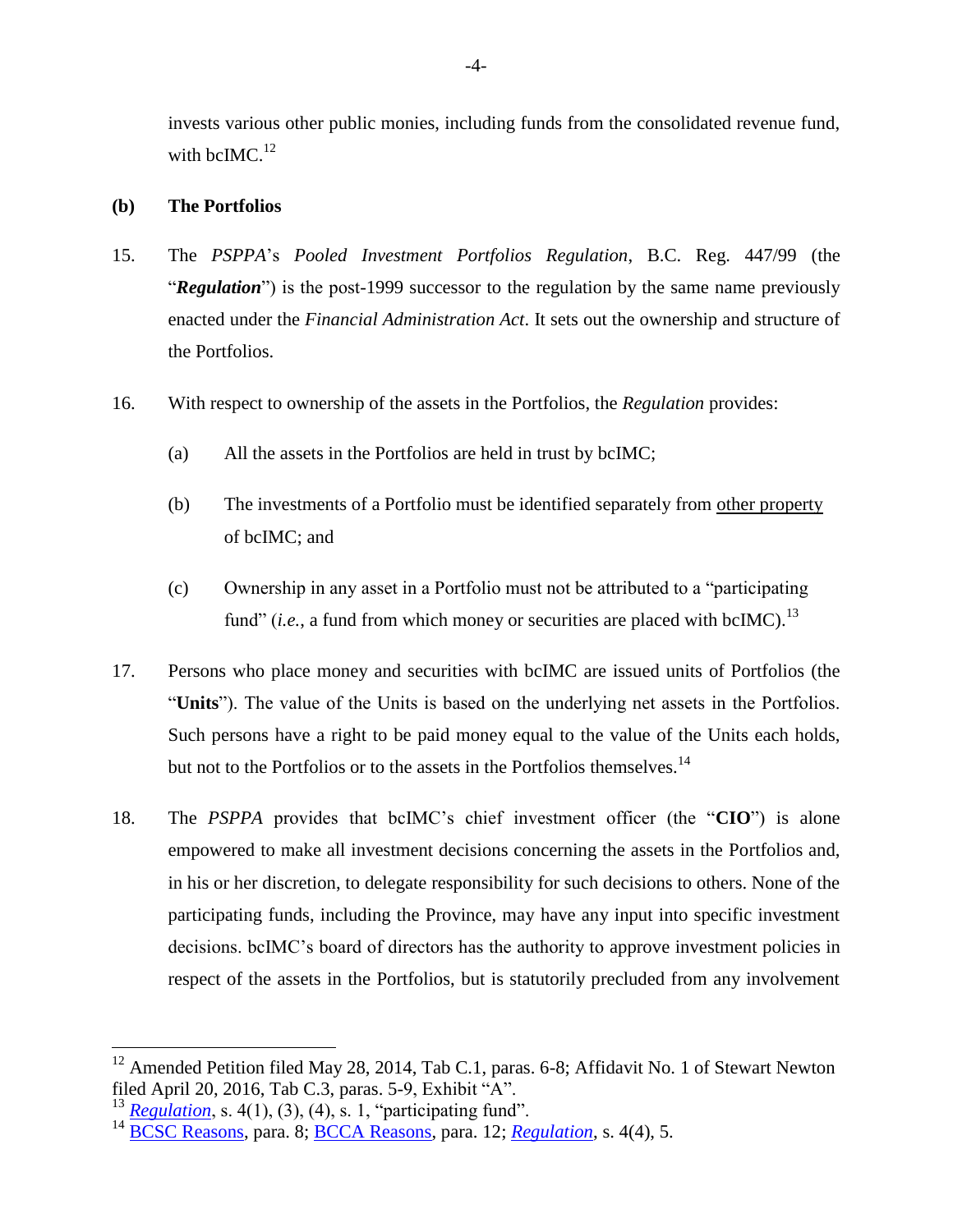in investment decisions of bcIMC. The position of CIO continues a role previously performed within the Ministry of Finance.<sup>15</sup>

- 19. When the Minister of Finance managed the Portfolios, the Minister was statutorily authorized to recover the costs and expenses associated with managing the Portfolios from the assets held in the Portfolios. The *PSPPA* expressly continued this power and statutorily mandated the method of recovering costs and expenses when bcIMC assumed this function effective January 1, 2000.<sup>16</sup>
- 20. The Minister of Finance did not collect or remit Goods and Services Tax ("**GST**") in respect of the recovery of costs and expenses from assets held in the Portfolios. When the Portfolios were continued under the *PSPPA*, bcIMC continued the same method employed by the Minister of recovering its costs and expenses from the assets in the Portfolios.<sup>17</sup>
- 21. Canada concedes that bcIMC alone holds legal title to the assets in the Portfolios and that the *PSPPA* and *Regulation* do not identify any beneficial owner.<sup>18</sup> In short, bcIMC owns and manages the assets in the Portfolios and it recovers its management costs from those assets.

## <span id="page-8-0"></span>**2. Procedural History**

## <span id="page-8-1"></span>**(a) Petition and Preliminary Applications**

22. Prior to any field work commencing on an audit Canada had commenced, and nearly two years before any assessment being issued, bcIMC filed its Petition in the British Columbia Supreme Court ("**BCSC**") on December 20, 2013.<sup>19</sup>

 $\overline{a}$ 

"including" from paragraph 1(a) of Part 1, Orders Sought. See Tab C.1. Unless otherwise noted, references to the "Petition" in this Memorandum of Argument describe the pleading as amended.

<sup>15</sup> *[Regulation](http://canlii.ca/t/85qw)*, s. 4(2); *[PSPPA](http://canlii.ca/t/84k3)*, s. 20(1)(d)(iv), 20(5) and 21.

<sup>16</sup> [BCSC Reasons,](http://canlii.ca/t/gtxj0) para. 13; *[PSPPA](http://canlii.ca/t/84k3)*, s. 18(4).

<sup>&</sup>lt;sup>17</sup> [BCSC Reasons,](http://canlii.ca/t/gtxj0) para. 13.

<sup>18</sup> Applicant's Memorandum of Argument ("**Applicant's Memorandum**"), para. 12. <sup>19</sup> [BCCA Reasons,](http://canlii.ca/t/hq7sr) paras. 32, 38. The Petition was amended on May 28, 2014 to strike the word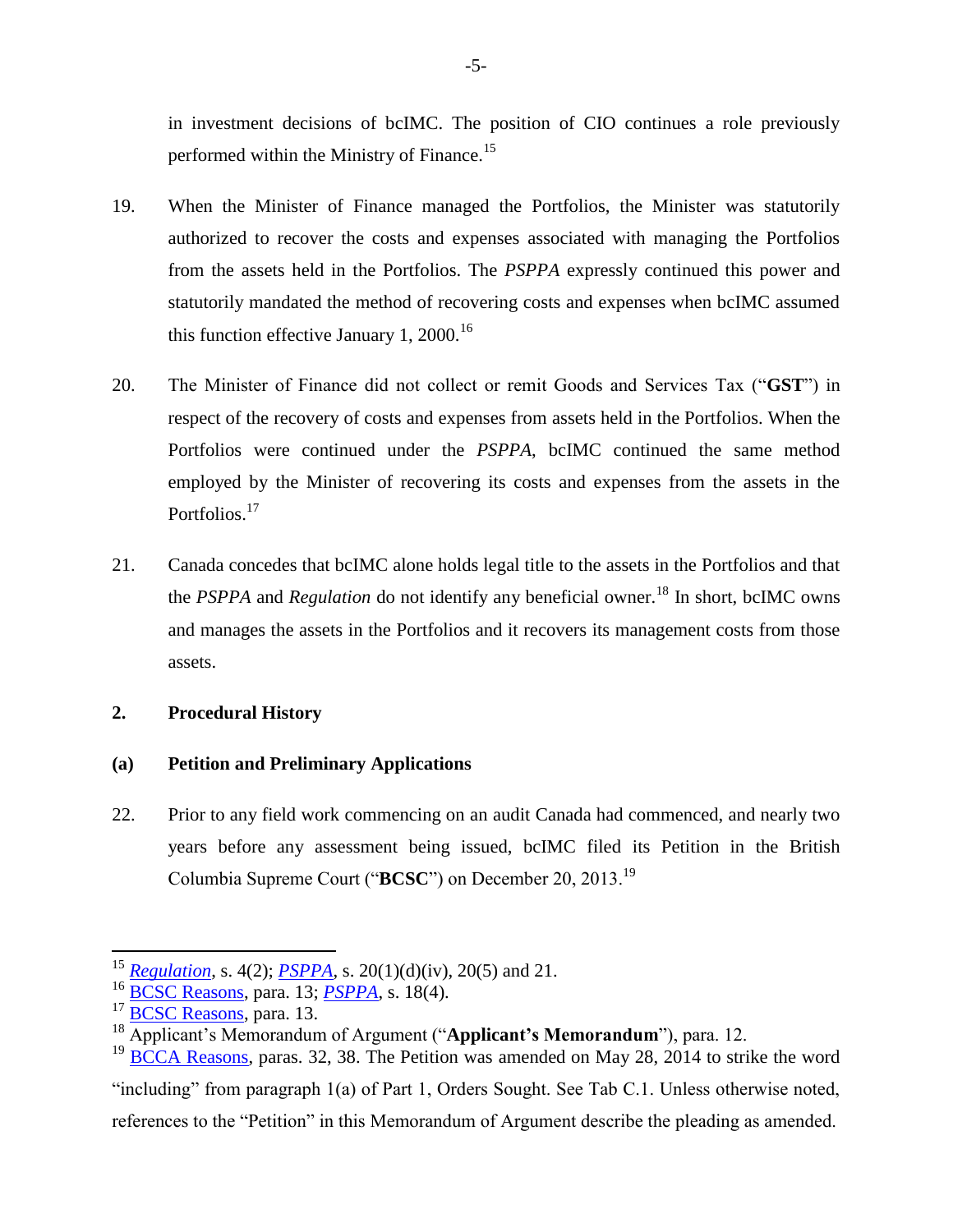- 23. In the Petition, bcIMC sought declarations that:
	- (a) In respect of the assets it holds in the Portfolios, it is immune from taxation by Canada under the *ETA*; and
	- (b) Two intergovernmental tax agreements (the "**Agreements**") are not binding upon it, and are ineffective to alter or derogate from its immunity from taxation.<sup>20</sup>
- 24. On May 9, 2014, Canada filed a Notice of Application seeking to strike the Petition on jurisdictional grounds and on the ground that the Petition disclosed no reasonable cause of action. British Columbia supported Canada's application. In a judgment delivered June 20, 2014, the BCSC dismissed the application. $^{21}$
- 25. Canada appealed the order dismissing its application to strike.<sup>22</sup> In a judgment delivered August 12, 2015, the British Columbia Court of Appeal unanimously dismissed Canada's appeal. $^{23}$
- <span id="page-9-0"></span>**(b) Notices of Assessment Issued**
- 26. On October 30, 2015, almost two years after proceedings were commenced in the BCSC, Canada Revenue Agency (the "**CRA**") provided bcIMC with a letter proposing to assess bcIMC in the total amount of \$40,498,754.94 in relation to the Portfolios for the audit period (April 1, 2010 to March 31, 2013), exclusive of interest and penalties. The working papers attached to the proposal letter (*i.e.*, the auditor's papers setting out the

 $20$  Amended Petition, Tab C.1, Part 1.

<sup>21</sup> *[British Columbia Investment Management Corporation v. Canada \(Attorney General\)](http://canlii.ca/t/g814h)*, 2014 [BCSC 1296.](http://canlii.ca/t/g814h)

 $^{22}$  Canada and British Columbia were unsuccessful in obtaining a stay of the Petition proceedings pending the hearing of the appeal: *[British Columbia Investment Management Corporation v.](http://canlii.ca/t/g90x1)  [Canada \(Attorney General\)](http://canlii.ca/t/g90x1)*, 2014 BCSC 1744.

<sup>23</sup> *[British Columbia Investment Management Corporation v. Canada \(Attorney General\)](http://canlii.ca/t/gkvht)*, 2015 [BCCA 373.](http://canlii.ca/t/gkvht)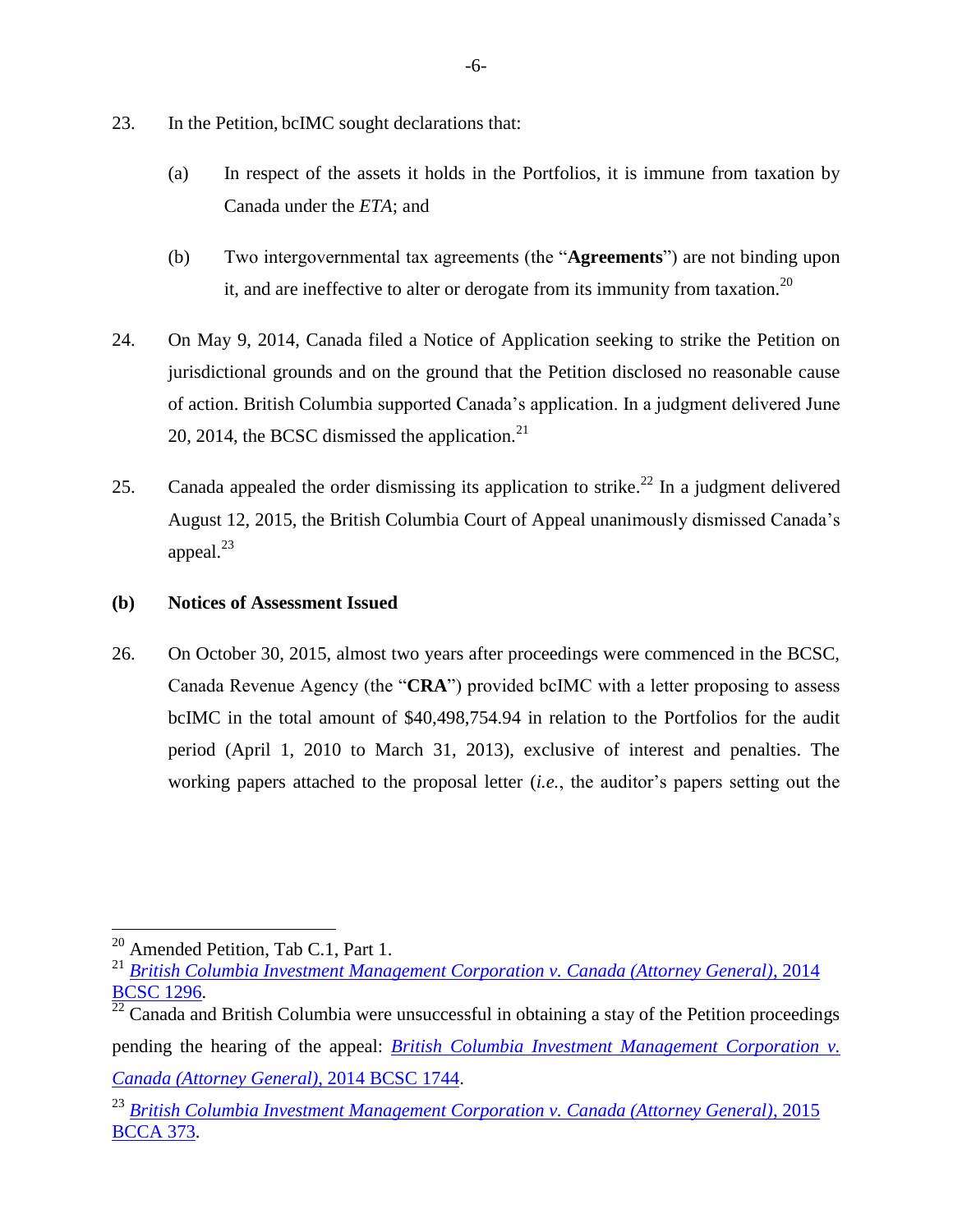basis for the intended assessment) relied on the Agreements as a part of the basis for assessing bcIMC.<sup>24</sup>

27. On November 30, 2015, the CRA issued Notices of Assessment to bcIMC, consistent with the October 30, 2015 proposal letter, including with respect to reliance on the Agreements. $25$ 

#### <span id="page-10-0"></span>**(c) Chambers Decision**

- 28. In reasons released September 30, 2016, the chambers judge addressed three issues: jurisdiction, the merits of bcIMC's immunity claim, and the merits of bcIMC's claim in relation to the Agreements.
- 29. With respect to jurisdiction, the chambers judge concluded that the BCSC and the Tax Court have concurrent jurisdiction over the immunity claim (which is now conceded by Canada), and that the claim in relation to the Agreements is exclusively within the jurisdiction of the BCSC. $^{26}$
- 30. With respect to the immunity claim, the chambers judge found that the assets in the Portfolios belong to bcIMC; the *PSPPA*'s statutory trust does not separate bcIMC from those assets. To recognize some other ownership interest would "change the trust into something it is not". Canada accordingly could not tax the investment management services, whether by application of the "deemed trust" provisions of the *ETA* or otherwise. To do so would defeat the Province's constitutional immunity from taxation.<sup>27</sup>
- 31. The chambers judge accordingly granted the declaration sought in respect of the immunity claim, finding bcIMC immune from taxation in respect of the assets it holds in the Portfolios. $28$

 $^{24}$  [BCSC Reasons,](http://canlii.ca/t/gtxj0) para. 35; Affidavit No. 3 of David Woodward filed April 19, 2016, Tab C.2, Exhibit "A".

<sup>&</sup>lt;sup>25</sup> [BCSC Reasons,](http://canlii.ca/t/gtxj0) para. 35.

<sup>26</sup> [BCSC Reasons,](http://canlii.ca/t/gtxj0) paras. 93, 98; see also: [BCCA Reasons,](http://canlii.ca/t/hq7sr) para. 50.

 $^{27}$  [BCSC Reasons,](http://canlii.ca/t/gtxj0) paras. 128-133.

 $28$  [BCSC Reasons,](http://canlii.ca/t/gtxj0) para. 137.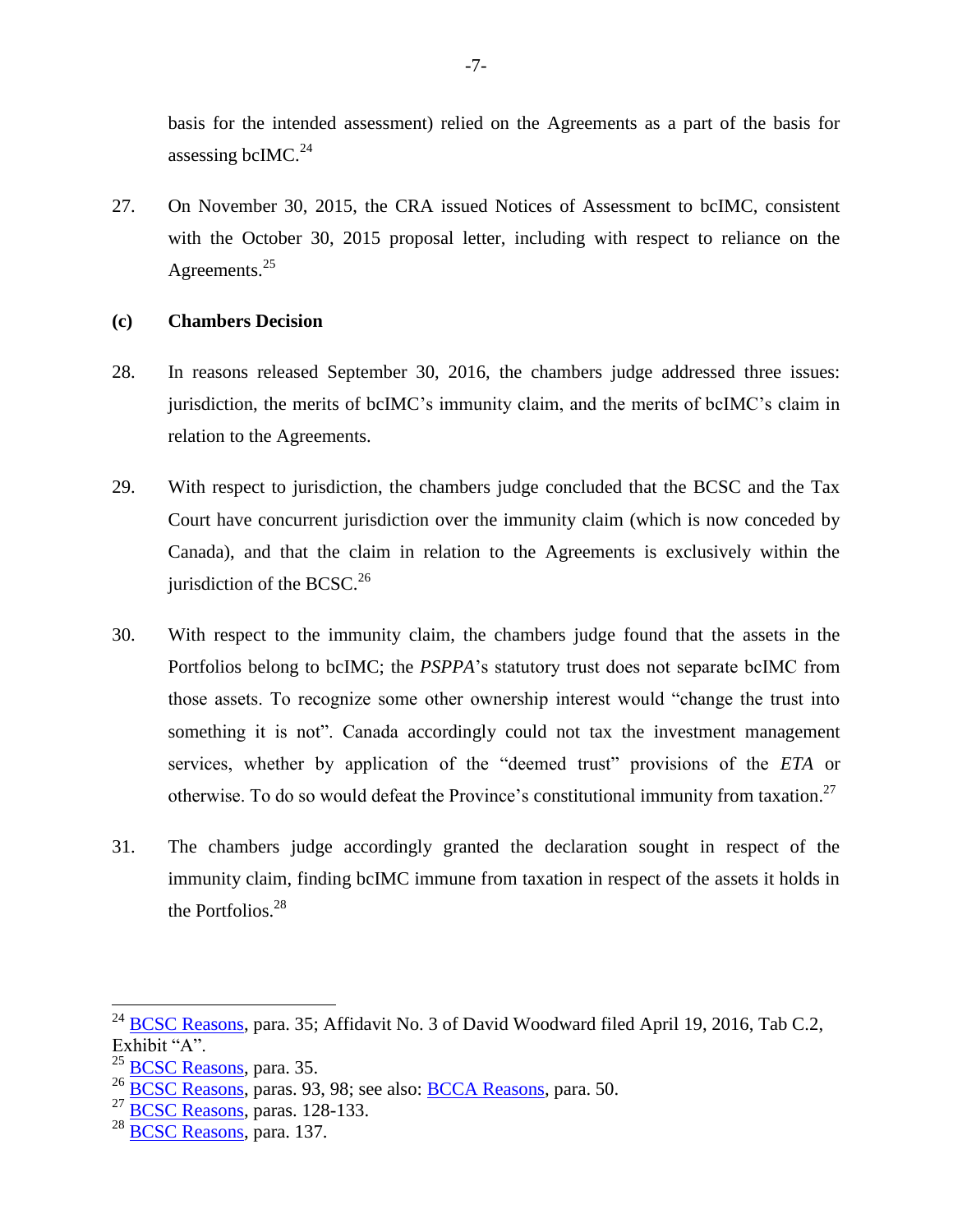32. With respect to bcIMC's claim regarding the Agreements, the chambers judge appears to have assumed that the Agreements were binding as between the parties to them (*i.e.*, Canada and British Columbia), and were not mere political agreements. No analysis was set out in this regard. The chambers judge found that bcIMC was bound by the Agreements by virtue of s. 16(6) of the *PSPPA*, which provides that bcIMC "is not liable for taxation except as the government is liable for taxation". Relying on that provision, the Court concluded that because the Province was liable for taxation under the Agreements, so too was bcIMC.<sup>29</sup>

#### <span id="page-11-0"></span>**(d) Appeal Decision**

- 33. Canada appealed the declaration granting bcIMC's immunity claim on jurisdictional grounds and on the substantive merits; bcIMC cross appealed the declaration respecting the Agreements.
- 34. In unanimous Reasons for Judgment released February 7, 2018, the Court dismissed both the appeal and cross appeal.
- 35. On the appeal, Canada conceded that the immunity claim fell within the concurrent jurisdiction of the BCSC (having argued below that the Tax Court had exclusive jurisdiction).<sup>30</sup> However, Canada argued that the chambers judge erred in taking jurisdiction by failing to give sufficient weight to the "primacy of the challenge to the assessment in this case".<sup>31</sup> The Court of Appeal accorded deference to the decision of the chambers judge in the exercise of his discretion to decide the Petition.<sup>32</sup>
- 36. In addressing the immunity claim, the Court characterized the issue to be considered as follows:

[104] ... in this case, the challenge to immunity does not rest upon a challenge to the status of bcIMC but, rather, upon the question whether bcIMC, and its principal, the Crown, can be said

 $29$  [PSPPA,](http://www.bclaws.ca/civix/document/id/complete/statreg/99044_01) s. 16(6); **BCSC Reasons**, para. 165.

<sup>30</sup> [BCCA Reasons,](http://canlii.ca/t/hq7sr) paras. 45, 50.

 $31$  [BCCA Reasons,](http://canlii.ca/t/hq7sr) para. 60.

<sup>&</sup>lt;sup>32</sup> [BCCA Reasons,](http://canlii.ca/t/hq7sr) para. 67.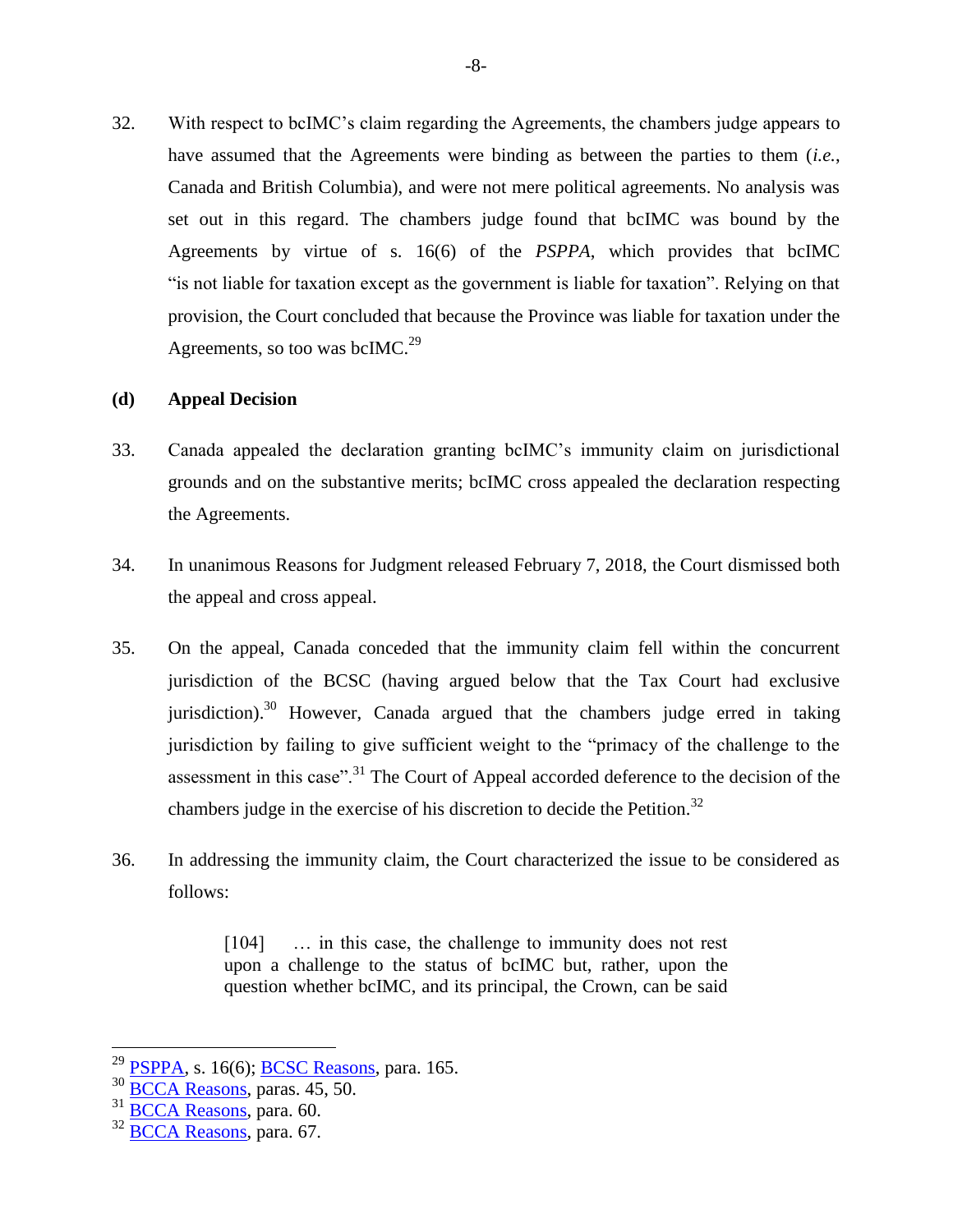to be the recipient of the services provided by bcIMC in managing the pooled funds, or whether private interests received the services.

- 37. The Court concluded that, in managing the Portfolios, bcIMC did not provide services to any private interests. In particular, the Court held that in the specific context of the *PSPPA*, the statutory trust did not identify any private beneficiary of the Portfolios. As bcIMC was immune from taxation by Canada under s. 125 of the *Constitution Act, 1867*, no interpretation of the *ETA* could result in tax applying to bcIMC's management of the Portfolios.<sup>33</sup>
- 38. The Court did not fail to recognize that a private beneficial interest in property held legally by the Crown may be subject to tax. The Court expressly affirmed this principle, acknowledging that imposing GST on a private beneficial interest is not barred by s. 125.<sup>34</sup> Rather, as was found by the chambers judge and affirmed on appeal, there was no such private beneficial interest in the Portfolios based on the unique statutory scheme.
- 39. With respect to bcIMC's cross-appeal, the Court affirmed the chambers judge's conclusion that the Agreements were binding on bcIMC.<sup>35</sup>

<sup>33</sup> [BCCA Reasons,](http://canlii.ca/t/hq7sr) paras. 109-114.

<sup>34</sup> [BCCA Reasons,](http://canlii.ca/t/hq7sr) para. 107.

 $35$  [BCCA Reasons,](http://canlii.ca/t/hq7sr) paras. 151-156.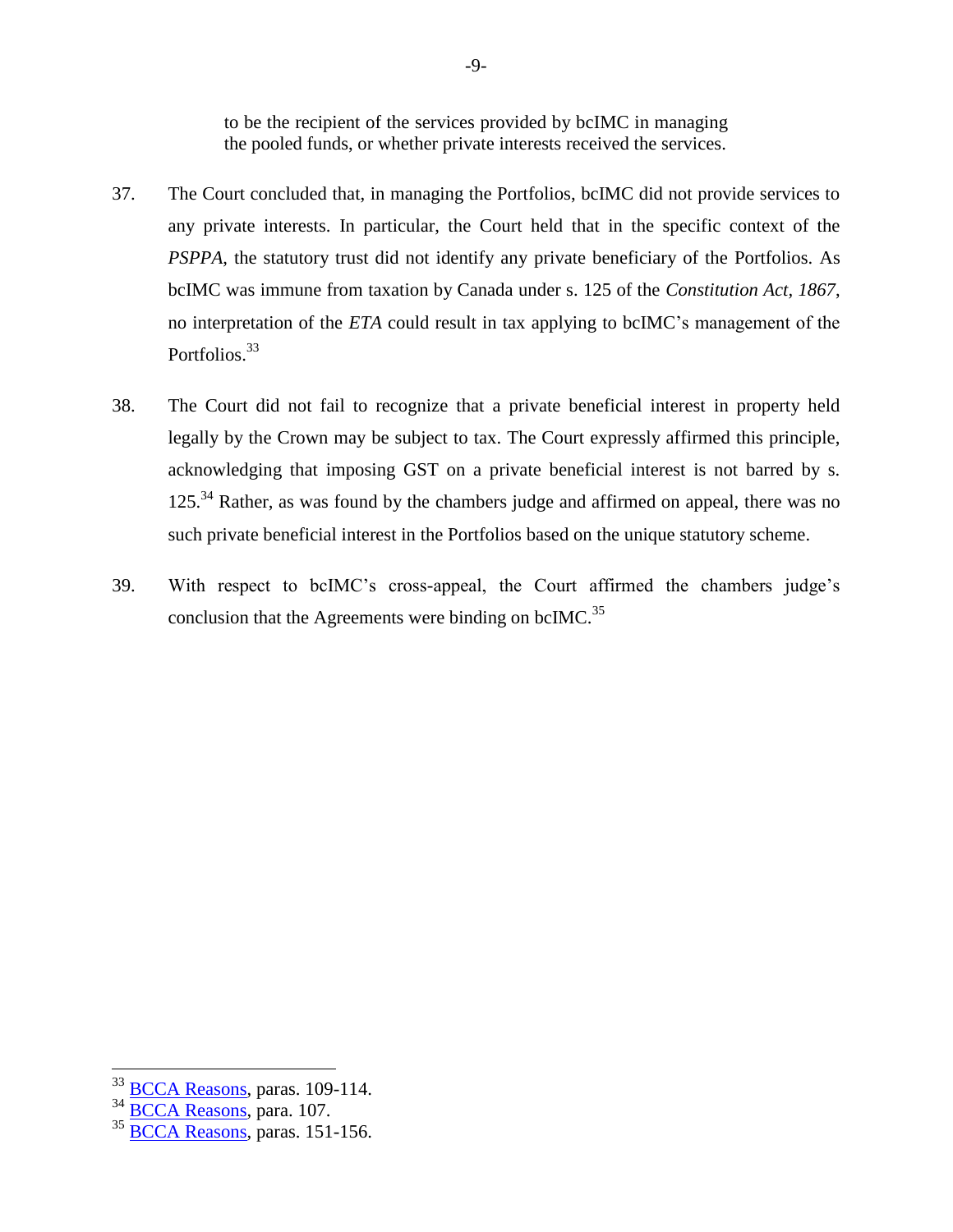#### **PART II – QUESTIONS IN ISSUE**

<span id="page-13-0"></span>40. The questions as proposed by Canada are:

- (a) Whether the Province's immunity to federal taxation under s. 125 of the *Constitution Act, 1867* extends to assets held in trust by bcIMC in pooled investment portfolios under the *PSPPA* and *Regulation*;
- (b) The scope of the Province's immunity to the application of the *ETA* when it makes taxable supplies of services in a similar manner as a private, commercial supplier; and
- (c) Whether the provincial superior court properly exercised its discretion to exercise its residual constitutional jurisdiction by entertaining a claim that has the direct or indirect effect of invalidating federal tax assessments when those assessments are under appeal in the statutory appeal process created by Parliament, which culminates in an appeal to the Tax Court, which court has the necessary jurisdiction to decide the constitutional issue.
- 41. In keeping with the sequence of argument in the courts below, bcIMC will address the jurisdictional question first, followed by Canada's proposed questions (a) and (b), which are addressed together.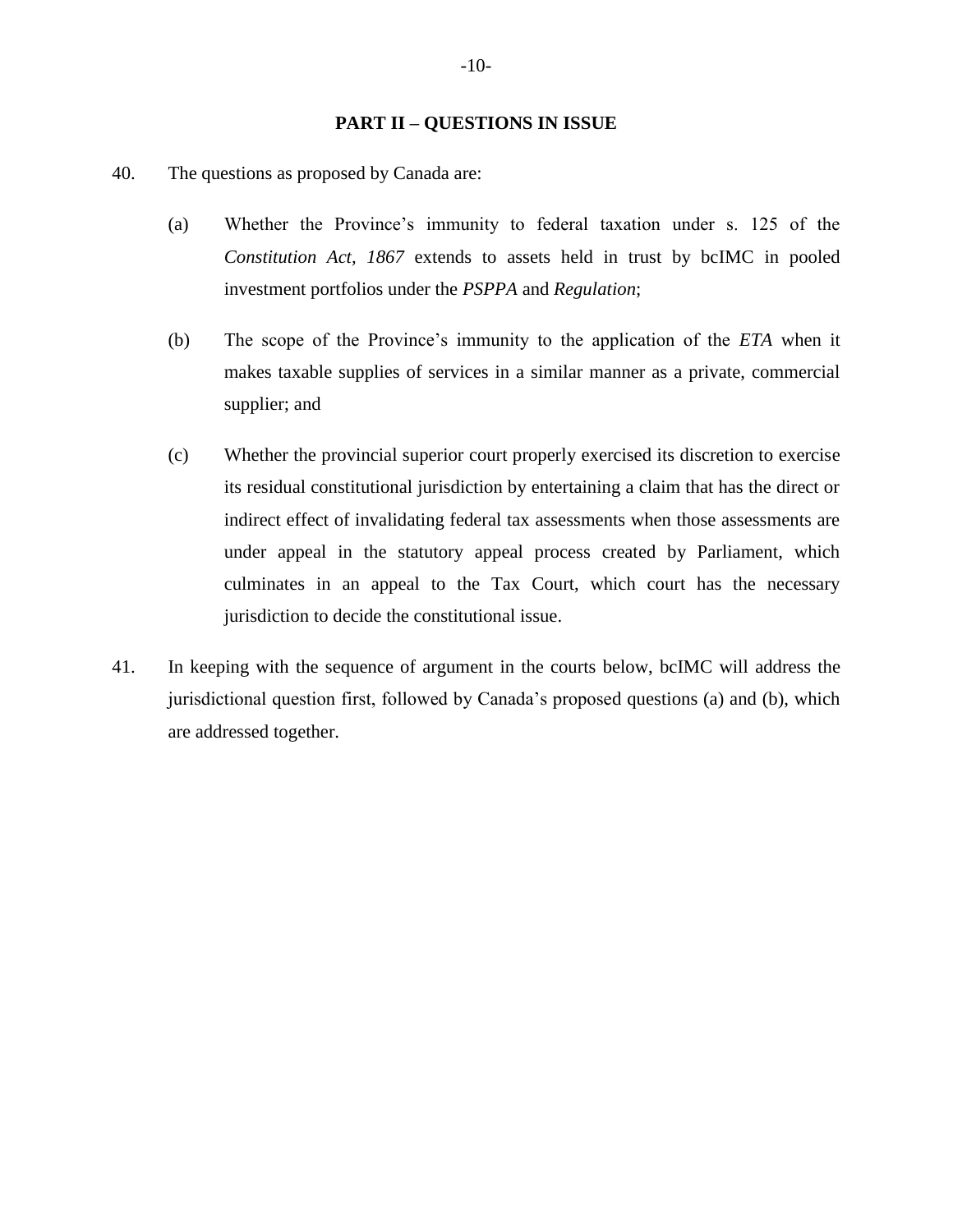#### **PART III – ARGUMENT**

#### <span id="page-14-1"></span><span id="page-14-0"></span>**A. JURISDICTION**

- 42. The chambers judge's exercise of discretion to take jurisdiction and decide this matter was based on careful consideration of the unique circumstances of this case. No issue of concern arises respecting the integrity of the federal tax appeal system.
- 43. Indeed, it is apparent that Canada simply seeks to revisit the courts' application of the relevant factors below. In particular:
	- (a) Canada asserts that the chambers judge gave "no weight" to the presence of the assessments, when this factor was expressly considered below;  $36$
	- (b) Canada characterizes the conclusion below that this proceeding is not primarily an attack on an assessment as "unreasonable", disregarding that the Petition was filed almost two years before an assessment was issued when bcIMC had no other way to bring this controversy to the courts for adjudication;  $37$
	- (c) Canada asserts that no consideration was given to the effect on the Tax Court's process, when the courts below expressly considered that that process had not been engaged when the Petition was filed, that the Petition related to the very applicability of that process, and that the constitutional issues do not engage the Tax Court's expertise as do assessment cases generally; and<sup>38</sup>
	- (d) Canada characterizes the Agreement aspect of the dispute as "bootstrapping" the superior court's jurisdiction, contrary to the conclusions below that the immunity and Agreement issues were inter-dependant, arising from the same underlying dispute, and that only the BCSC had jurisdiction over both claims.<sup>39</sup>

<sup>&</sup>lt;sup>36</sup> Applicant's Memorandum, para. 61; **BCSC Reasons**, paras. 96-97, **BCCA Reasons**, para. 67.

 $37$  Applicant's Memorandum, para. 62; [BCSC Reasons,](http://canlii.ca/t/gtxj0) paras. 54, 169-171.

<sup>&</sup>lt;sup>38</sup> Applicant's Memorandum, para. 61; **BCSC Reasons**, para. 95-96; **BCCA Reasons**, para. 67.

<sup>&</sup>lt;sup>39</sup> Applicant's Memorandum, para. 64; **BCSC Reasons**, paras. 98-99, 171; **BCCA Reasons**, para. 67.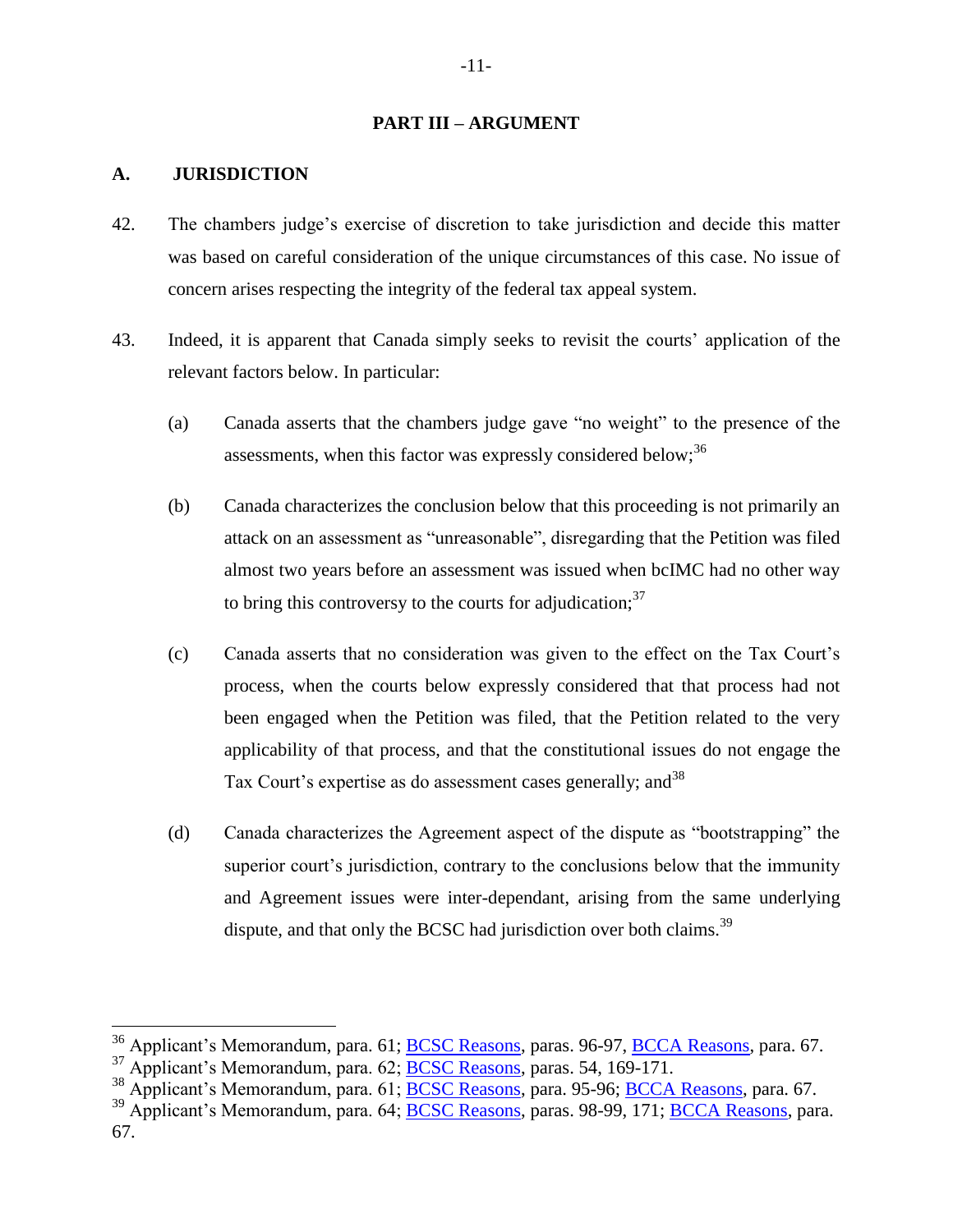- 44. Disagreement with the weighing of factors relevant to an exercise of discretion does not give rise to any issue of public importance. It is the role of the provincial appellate courts to address appeals on such matters, which function the Court of Appeal properly discharged in this case.
- 45. Furthermore, it is not the case, as Canada suggests, that the jurisdiction of the Tax Court is "hollowed out" whenever a provincial superior court interprets a tax statute. Provincial superior courts are competent to and routinely do so – the Court's jurisdiction in this case was not confined to its "residual constitutional jurisdiction".<sup>40</sup>
- 46. The chambers judge's exercise of discretion to hear and decide this matter does not conflict with this Court's jurisprudence as Canada asserts.<sup>41</sup>
- 47. In *Canada v. Addison & Leyen Ltd.*, the Court concluded that the Minister of National Revenue's length of delay in issuing an assessment under the *Income Tax Act* could not ground judicial review in light of the Minister's discretion to assess a taxpayer "at any time". There was no dispute that the *Income Tax Act* applied to that taxpayer. In considering *Addison & Leyen* below, the Court of Appeal correctly concluded that its facts are "sufficiently distinct from those in the case at bar" as to be of little value in informing the Court's exercise of discretion here. $42$
- 48. *Reza v. Canada* and *Strickland v. Canada (Attorney General)* simply stand for the principle that, where a court is asked to decline jurisdiction, the role and expertise of alternative forums are relevant to the court's exercise of discretion. *Reza* and *Strickland* do not mandate a particular result. These factors were expressly considered below: the courts found that the Tax Court did not possess relative expertise (*i.e.*, in the determination of bcIMC's Crown immunity) and that the portion of the dispute relating to the Agreements fell outside the jurisdiction of the proposed alternative forum.<sup>43</sup>

<sup>40</sup> *[783783 Alberta Ltd. v. Canada \(Attorney General\)](http://canlii.ca/t/2blvn)*, 2010 ABCA 226.

<sup>41</sup> [See: Applicant's Memorandum, paras. 57, 63, referencing](http://canlii.ca/t/1s1q4) *Canada v. Addison & Leyen Ltd.*, [\[2007\] 2 S.C.R. 793;](http://canlii.ca/t/1s1q4) *Reza v. Canada*[, \[1994\] 2 S.C.R. 394;](http://canlii.ca/t/1frrm) *[Strickland v. Canada \(Attorney](http://canlii.ca/t/gk0rk)  General)*[, \[2015\] 2 S.C.R. 713.](http://canlii.ca/t/gk0rk)

<sup>&</sup>lt;sup>42</sup> [BCCA Reasons,](http://canlii.ca/t/hq7sr) para. 54.

<sup>43</sup> [BCCA Reasons,](http://canlii.ca/t/hq7sr) para. 67; [BCSC Reasons,](http://canlii.ca/t/gtxj0) paras. 95, 98.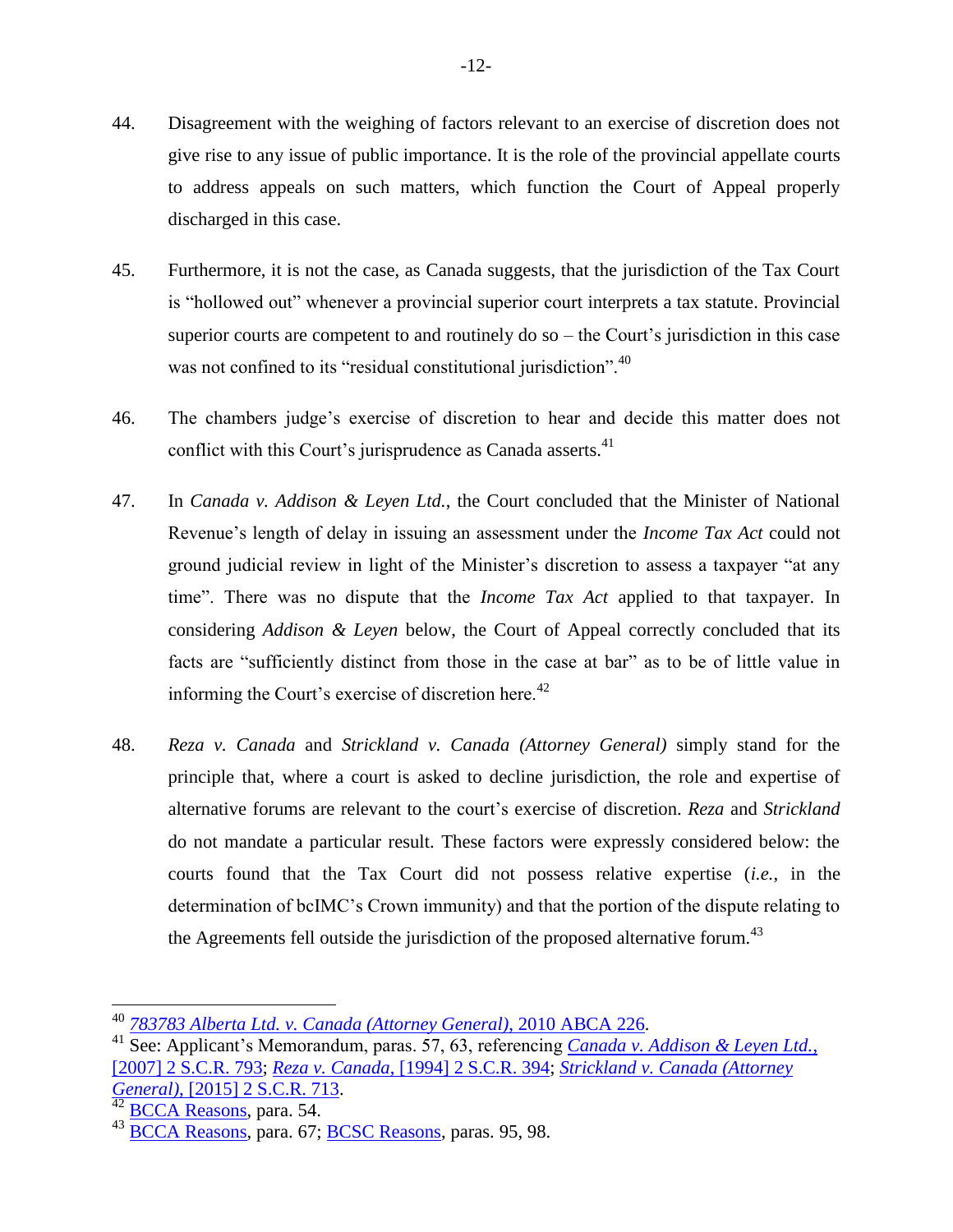- 49. As a Crown agent seeking a declaration as to its status in respect of the Portfolios, bcIMC was in a position unique from other taxpayers. The BCSC's decision to hear and decide the matter does not risk any proliferation of litigation incidental to the appeal and assessment scheme. This is borne out by experience. In the single reported decision citing the chambers decision below, the BCSC had no difficulty distinguishing these unique factors from more routine matters properly within the jurisdiction of the Tax Court.<sup>44</sup>
- 50. For these reasons, no issue of public importance arises from the Court's decision to take jurisdiction over and decide this dispute.

#### <span id="page-16-0"></span>**B. CROWN IMMUNITY**

- 51. Canada asserts that the Court of Appeal conflated the principle of constitutional immunity under s. 125 of the *Constitution Act, 1867* with the Crown's immunity from statute under s. 17 of the federal *Interpretation Act*. <sup>45</sup> Canada claims that, as a result of this confusion, the Court of Appeal erroneously "applied the statutory immunity principle" to permit bcIMC to evade its obligations as a supplier of services.<sup>46</sup>
- 52. This argument is incorrect for several reasons. First, it was Canada's substantive position below that the *ETA*'s taxation provisions applied to the Portfolios as recipients of services. bcIMC's obligations as a supplier were not engaged.<sup>47</sup> As Canada concedes at para. 55 of the Applicant's Memorandum, the Court of Appeal's decision did not involve any determination as to bcIMC's obligations, or immunity, as a supplier.
- 53. Secondly, this argument misstates the basis for the decisions below, which concluded that bcIMC, in respect of the assets in the Portfolios, is immune from taxation under s. 125 of the *Constitution Act*, *1867*. bcIMC's immunity arising from statute did not form the foundation of these decisions.

<sup>44</sup> *[Scotia Mortgage Corporation v. Gladu](http://canlii.ca/t/h4rjq)*, 2017 BCSC 1182 at paras. 34-36.

<sup>45</sup> Section 17 of the *Interpretation Act*[, R.S.C. 1985, c. I-21,](http://canlii.ca/t/7vhg) provides that no enactment is binding on Her Majesty or affects Her Majesty's rights or prerogatives, except as mentioned or referred to in the enactment.

<sup>46</sup> Applicant's Memorandum, para. 48.

<sup>47</sup> See *e.g.*, [BCCA Reasons,](http://canlii.ca/t/hq7sr) paras. 75, 77.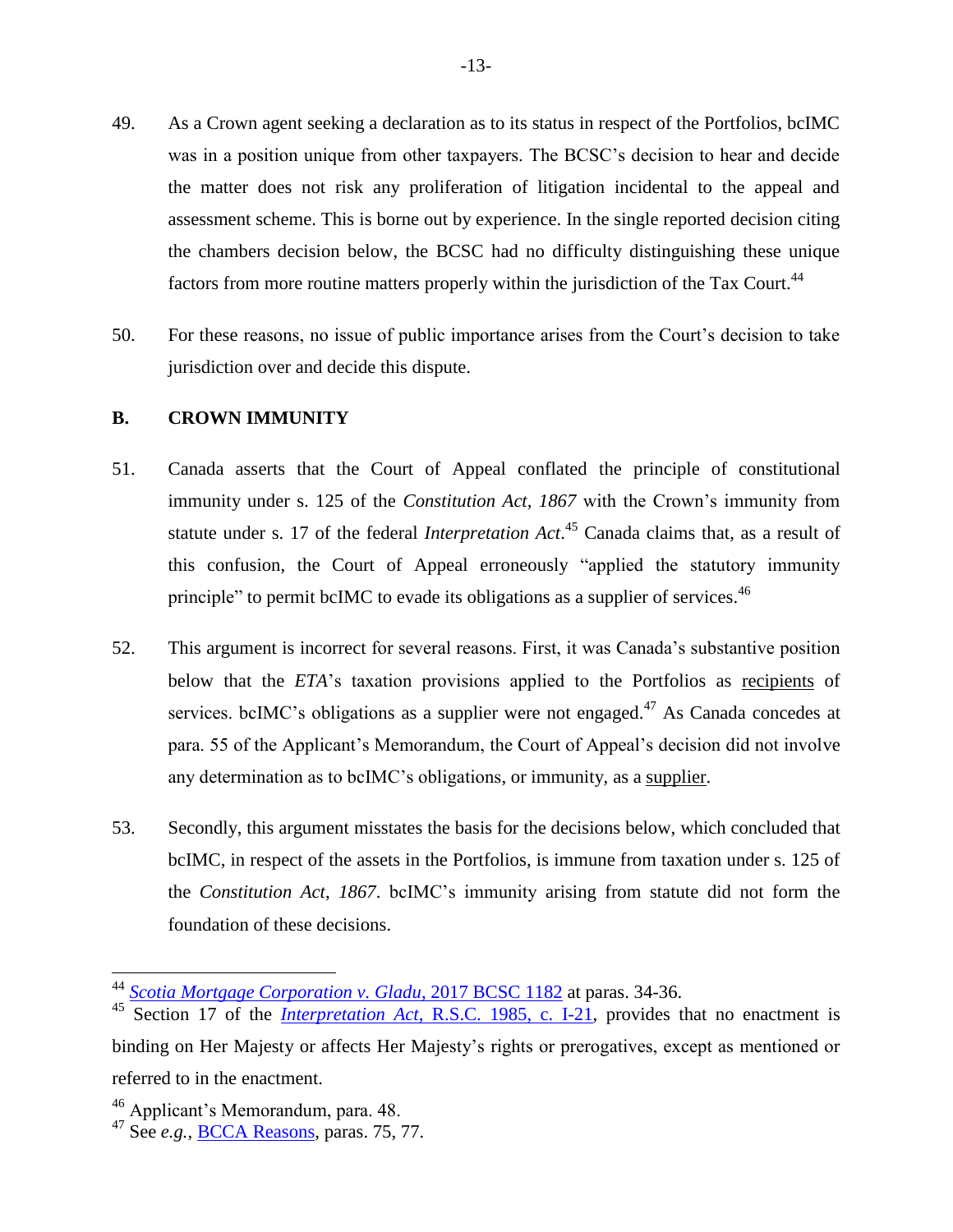54. For the reasons set out in the next section, no error and no issue of public importance arises from the courts' determination as to bcIMC's constitutional immunity.

#### <span id="page-17-0"></span>**(a) Constitutional Immunity from Taxation**

55. Section 125 of the *Constitution Act, 1867* provides as follows:

No Lands or Property belonging to Canada or any Province shall be liable to Taxation.

- 56. Crown agents are entitled to immunity arising from s. 125 when holding property within their statutory mandate. $48$
- 57. Canada argues that the Court of Appeal declined to follow prior decisions of this Court in recognizing bcIMC's constitutional immunity in respect of the Portfolios. In so doing, Canada disregards the clear findings made below respecting bcIMC's ownership and management of the Portfolios, which distinguishes those cases from the one at bar.
- 58. The courts below found that the assets in the Portfolios are property belonging to bcIMC, are held and managed under bcIMC's statutory mandate, and that the *PSPPA*'s statutory trust does not impair the Portfolios' Crown status as it does not identify any separate beneficial interest.<sup>49</sup> Based upon these conclusions of fact or mixed fact and law, the decisions below represent a straightforward application of s. 125.
- 59. The decisions Canada holds up as inconsistent with the foregoing, *Calgary & Edmonton Land Co. v. Alberta (Attorney General)* (1911), 45 S.C.R. 170, and *Smith v. Vermillion Hills (Rural Municipality)*, [1916] A.C. 569 (J.C.P.C.), were properly distinguished on their facts by the Court of Appeal. $50$
- 60. In *Calgary & Edmonton Land Co.* the whole beneficial interest of the subject property had passed to the Calgary and Edmonton Land Company, with the Crown remaining as bare trustee only. That beneficial interest was taxable. In *Vermillion Hills*, a privately

<sup>48</sup> *[Westbank First Nation v. British Columbia Hydro & Power Authority](http://canlii.ca/t/1fqjt)*, [1999] 3 S.C.R. 134 at 138.

<sup>&</sup>lt;sup>49</sup> [BCSC Reasons,](http://canlii.ca/t/gtxj0) paras. 8, 130-136; **BCCA Reasons**, paras. 109, 113.

<sup>50</sup> *[Calgary & Edmonton Land Co. v. Alberta \(Attorney-General\)](http://canlii.ca/t/2f2gn)* (1911), 45 S.C.R. 170; *[Smith v.](http://canlii.ca/t/gw6m0)  Vermillion Hills (Rural Municipality)*[, \[1916\] A.C. 569 \(J.C.P.C.\).](http://canlii.ca/t/gw6m0)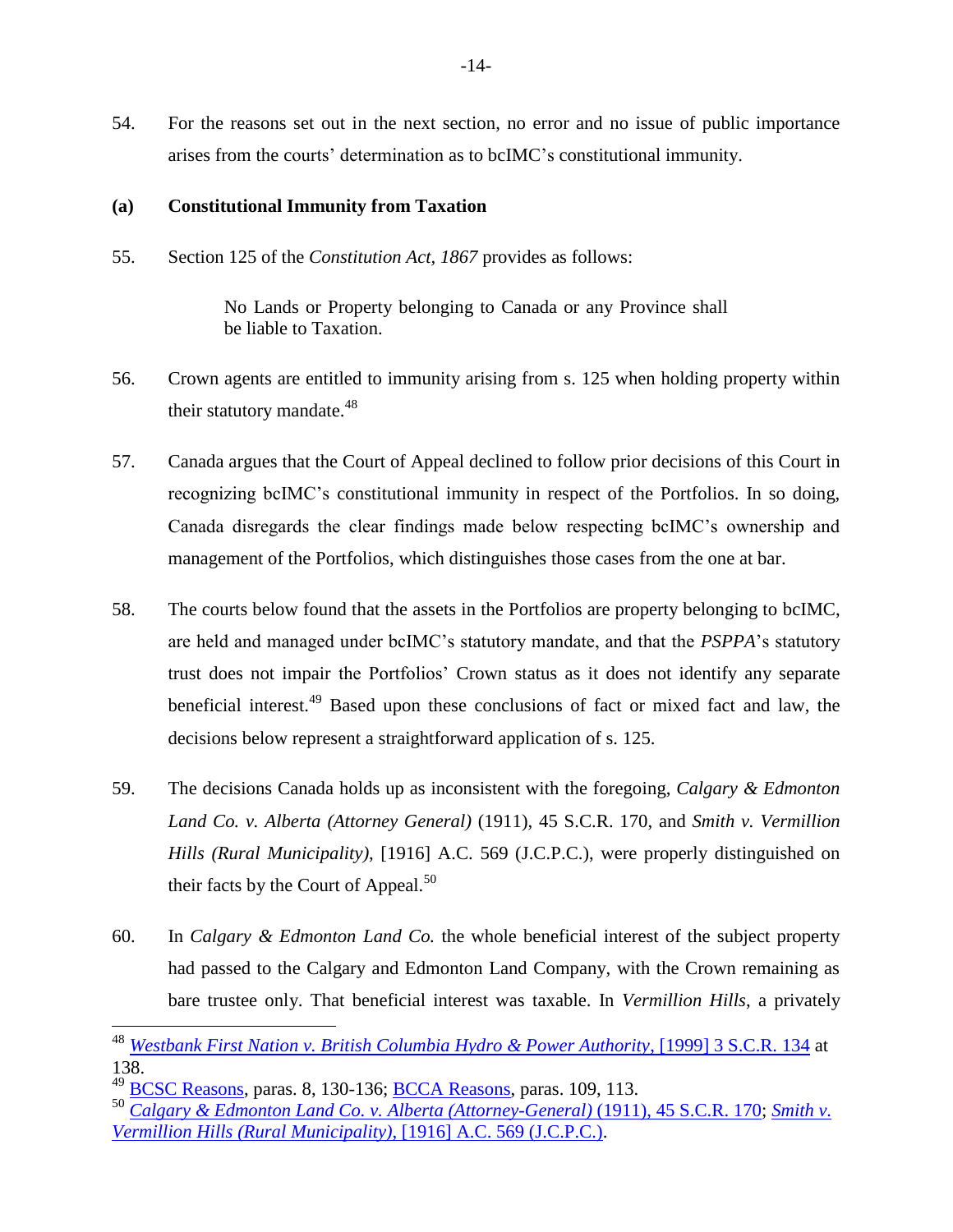held leasehold interest was found liable to municipal taxation, that interest being distinct from the underlying federal ownership of the property.<sup>51</sup>

- 61. The Court of Appeal held that those decisions were inapplicable. In contrast to bcIMC's ownership of the Portfolios, those cases involved taxation of an interest distinct from the Crown's.<sup>52</sup> This conclusion involved no misapplication of principle.
- 62. What then remains of Canada's argument respecting constitutional immunity is the assertion that the Court of Appeal erred in failing to recognize that a "*de facto* beneficial interest" remains vested in pension plan members, and that interest is liable for taxation as it does not enjoy constitutional immunity. $53$
- 63. Canada identifies no basis on which recognized constitutional principles have been disregarded or misapplied. Canada identifies no authority for the proposition that a "*de facto* beneficial interest" is known to law in any form. An applicant does not demonstrate an issue of public importance by the mere assertion of some novel theory of law unsupported by any authority or analysis.
- 64. Nor is there any foundation for Canada's assertion that a residual non-Crown interest remains in money and securities placed with bcIMC.<sup>54</sup> The *PSPPA* and *Regulation* create a specific structure by which bcIMC hold assets in a statutory trust, providing, among other things, that participating funds have no ownership interest in any of the assets in the Portfolios. It is uncontroversial that legislation may modify the common law, including the law of trusts. In *First Vancouver Finance v. M.R.N.*, [2002] 2 S.C.R. 720, the Court explained as follows in the context of a deemed statutory trust arising under the *Income Tax Act* for source deductions not remitted within the time required:

34. … since the trust is a deemed statutory trust, it is not governed by common law requirements, and, in this regard, the ongoing acquisition of trust property does not present a conceptual difficulty. I emphasize that it is open to Parliament to characterize

<sup>&</sup>lt;sup>51</sup> [BCCA Reasons,](http://canlii.ca/t/hq7sr) paras.107-108.

<sup>52</sup> [BCCA Reasons,](http://canlii.ca/t/hq7sr) para. 109.

<sup>&</sup>lt;sup>53</sup> Applicant's Memorandum, para. 41.

<sup>54</sup> Applicant's Memorandum, para. 39.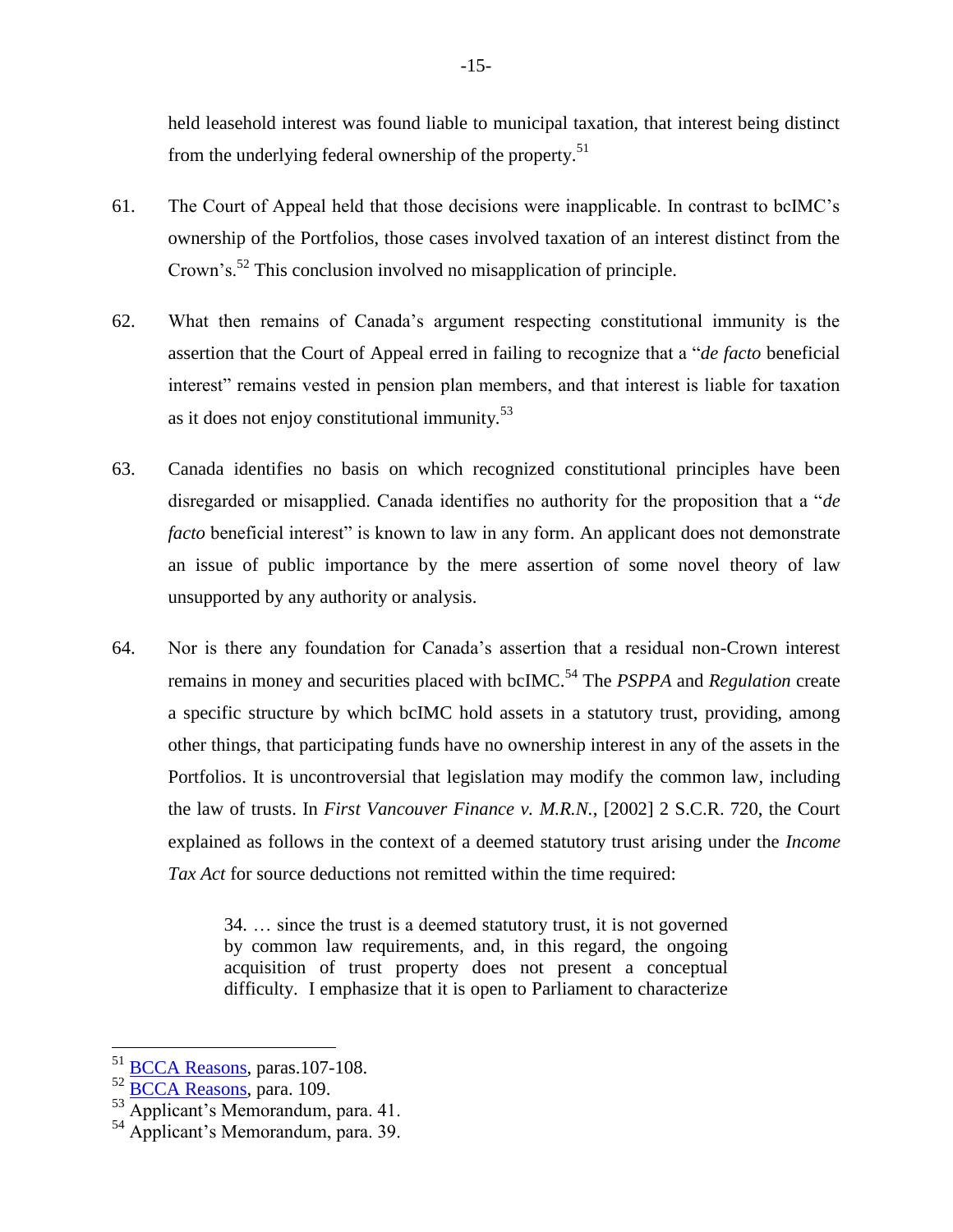the trust in whatever way it chooses; it is not bound by restraints imposed by ordinary principles of trust law.<sup>55</sup>

- 65. In the present context, the *PSPPA* and *Regulation* have created a statutory trust with no identified beneficiary. Indeed, there could be no certainty of trust *res* attracting any beneficial interest given that "Ownership in any asset in a portfolio must not be attributed to a participating fund."<sup>56</sup>
- 66. Having concluded that bcIMC enjoys constitutional immunity in respect of the assets in the Portfolios, the Court held that the provisions of the *ETA*, however characterized, could not apply to reduce the scope of that immunity.<sup>57</sup> That conclusion does not evidence any confusion as to the relationship between bcIMC's constitutional immunity from taxation and its statutory immunity under s. 17 of the *Interpretation Act*.
- 67. In any event, as set out below and as was argued below, bcIMC's immunity from statute presents an independent, dispositive basis for bcIMC's immunity from GST/Harmonized Sales Tax ("**HST**") that does not require resort to s. 125.

## <span id="page-19-0"></span>**(b) Statutory Immunity**

- 68. Section 17 of the federal *Interpretation Act* codifies the principle that the Crown is immune from statute unless an enactment specifies otherwise.
- 69. Section 122 of the *ETA* is the only relevant provision in that statute's Part IX, "Goods and Services Tax", that expressly references Her Majesty as contemplated by s. 17 of the *Interpretation Act*. Whereas s. 122(1)(a) provides that Part IX is binding on Her Majesty in right of Canada, s.  $122(1)(b)$  provides that Part IX is only binding "on Her Majesty in right of a province in respect of obligations as a supplier to collect and to remit tax in respect of taxable supplies made by Her Majesty in right of the province".<sup>58</sup>
- 70. This case is not about bcIMC supplying taxable supplies to a third party. No taxable supply can arise in the context of the Portfolios unless certain provisions of the *ETA* are

<sup>58</sup> *ETA*[, s. 122.](http://laws-lois.justice.gc.ca/eng/acts/E-15/)

<sup>55</sup> *[First Vancouver Finance v. M.R.N.](http://canlii.ca/t/51sn)*, [2002] 2 S.C.R. 720 at para. 34.

<sup>56</sup> *[Regulation](http://canlii.ca/t/85qw)*, s. 4(4).

<sup>&</sup>lt;sup>57</sup> [BCCA Reasons,](http://canlii.ca/t/hq7sr) para. 114.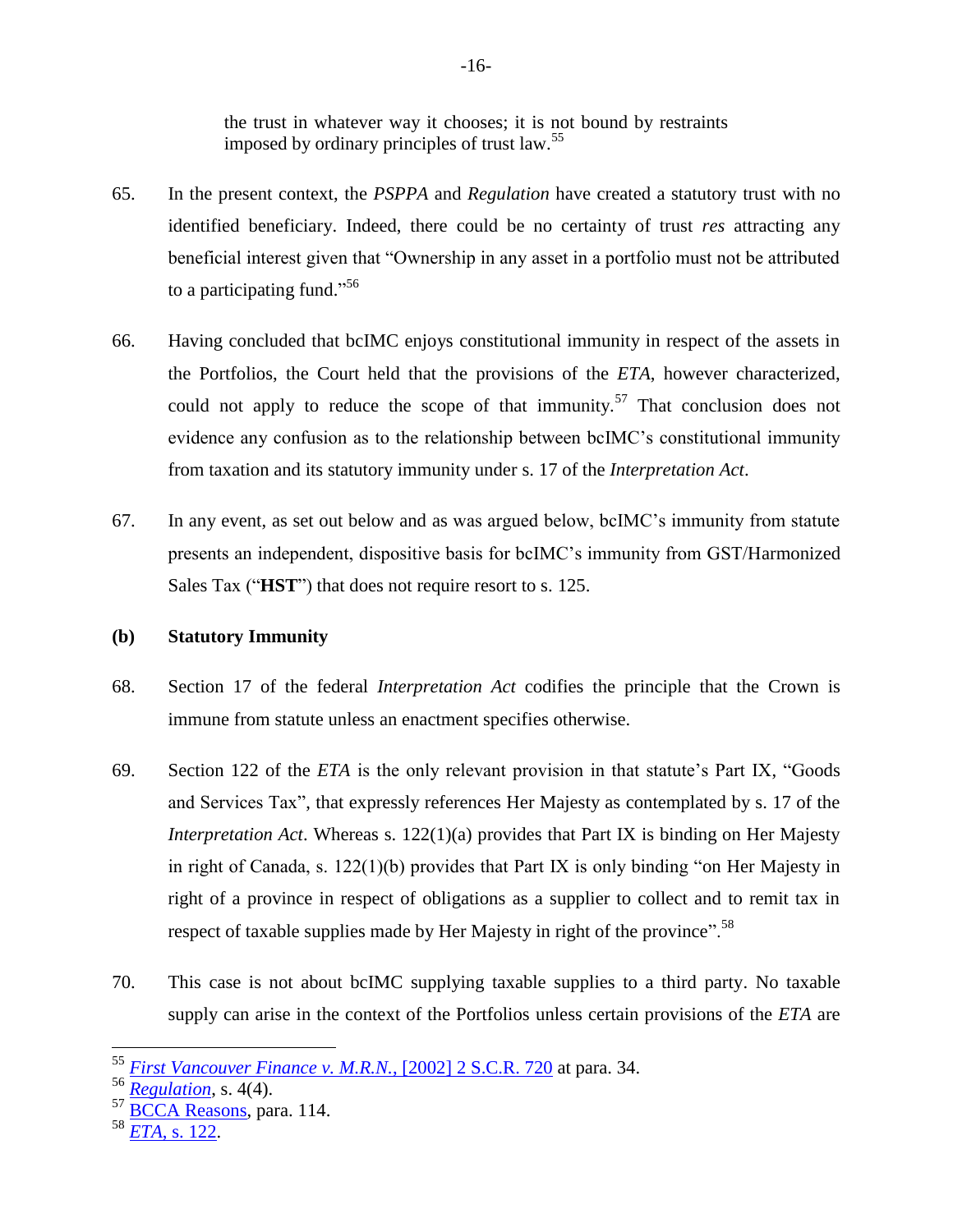applied to create a distinction between bcIMC as trustee and the Portfolios as trust property. However, in contrast to s.  $122(1)(b)$ , those provisions are not stated to be applicable to Her Majesty and therefore do not apply to bcIMC, including in respect of the Portfolios.

- 71. Those provisions the *ETA*'s "deemed trust" provisions were relied on by Canada in the courts below. Canada argued that ss. 123(1) and 267.1(5)(a) of the *ETA* had the effect of creating a separate legal person, the trust, which could be liable as a "recipient" of services provided by bcIMC.<sup>59</sup> In other words, Canada relied upon a distinction created by the *ETA* to assert that a transaction had occurred.
- 72. No such distinction exists at common law. At common law, a trust is not a legal person and property held in trust does not have legal personality. Acts performed on behalf of the trust are performed by the trustee. Indeed, Canada acknowledged in the Court of Appeal that absent application of the *ETA*'s "deemed trust" provisions, there is no separation of bcIMC from the Portfolios and no transaction that could attract taxation obligations. $60$
- 73. As bcIMC argued, and as the Court found, the Portfolios are property belonging to bcIMC. Therefore, in order to apply the "deemed trust" provisions to create and then tax a "transaction" in this context, it would be necessary to apply those provisions to bcIMC. However, as the "deemed trust" provisions are not stated as applying to the Crown, s. 17 of the *Interpretation Act* makes them inapplicable to bcIMC.
- 74. For these reasons, the impact of s. 17 of the *Interpretation* Act is such that no transaction arises when bcIMC manages the assets in the Portfolios. In these circumstances, the Portfolios cannot be liable for tax as "recipients" of services. As no supply has occurred, there is no tax obligation for bcIMC to collect and remit.
- 75. Canada, incorrectly, argues this application as though a taxable transaction was found to have arisen but bcIMC had somehow escaped its obligations to collect and remit the tax. This is simply wrong. No such finding was made and no such transactions occurred. On

<sup>&</sup>lt;sup>59</sup> [BCCA Reasons,](http://canlii.ca/t/hq7sr) para. 74.

<sup>60</sup> [BCCA Reasons,](http://canlii.ca/t/hq7sr) para. 110.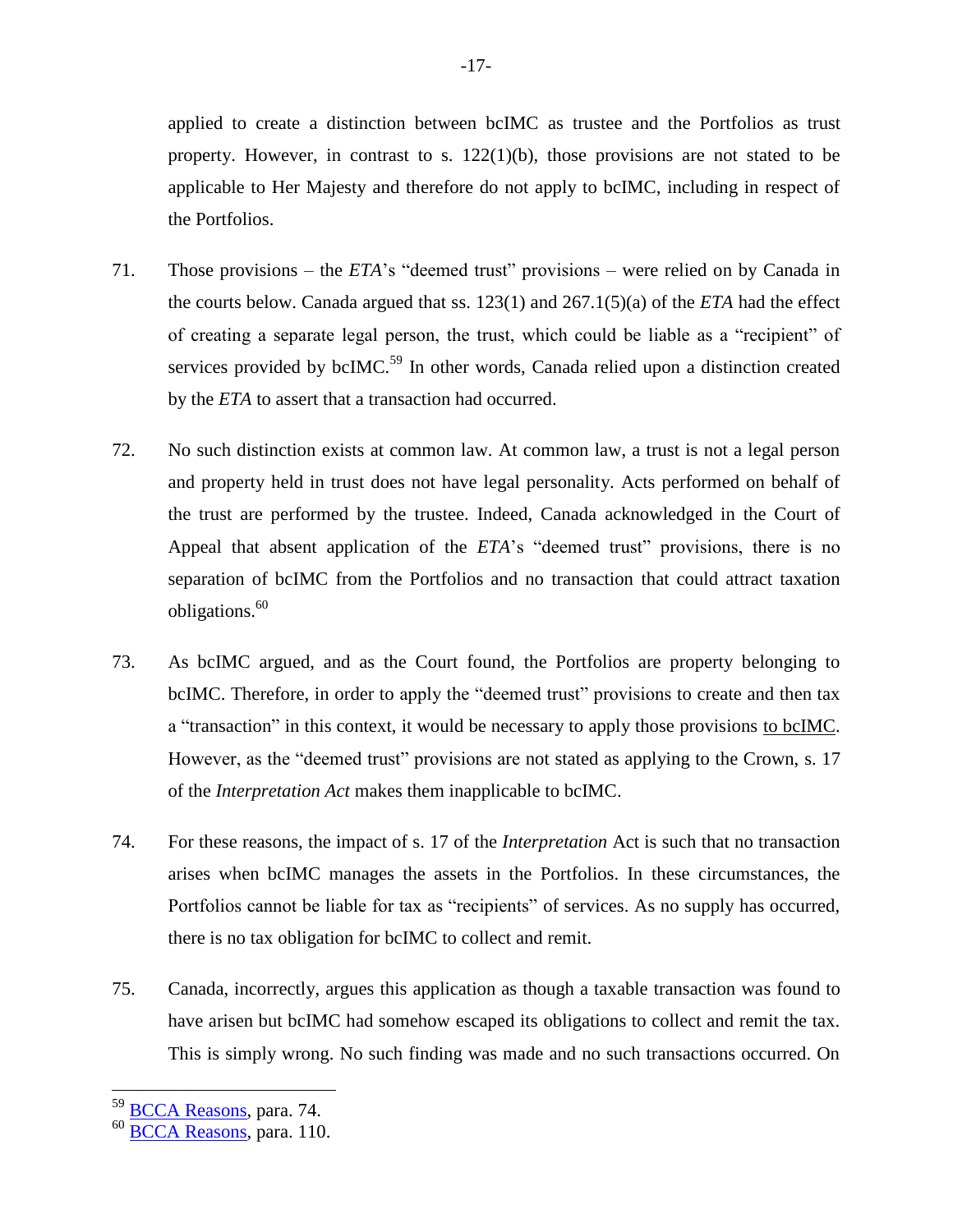consideration of the conclusions that were drawn by the courts below, no issue of public importance arises with respect to bcIMC's statutory obligations to collect and remit tax. Canada's stated concerns with respect to the consistent application of the GST are simply not engaged.

#### <span id="page-21-0"></span>**(c) Proposed Commercial Supplier Comparison**

- 76. Finally, and in response to Canada's position that a matter of public importance could arise by comparing bcIMC to a private commercial supplier, this is simply not the case.<sup>61</sup> This is not a position that was advanced below; no evidence was developed or findings made that could support such an argument. There is no factual foundation on which to adjudicate such an issue and bcIMC does not accept that private investment managers could or do provide "identical services".<sup>62</sup>
- 77. Furthermore, in managing the assets in the Portfolios, bcIMC acts within a valid statutory mandate and the competence of the Province to set up, in the manner it determines fit, an investment management corporation to manage funds placed with it by public sector pension plans and other sources is unchallenged.
- 78. For the foregoing reasons, there is no issue of public importance arising from the conclusion that bcIMC's Crown immunity extends to the Portfolios. No constitutional principle has been put in dispute by the decisions below, there has been no departure from the long established s. 125 jurisprudence, and no potential issue of broader application has been identified.

 $<sup>61</sup>$  Applicant's Memorandum, paras. 34(b), 51, 54.</sup>

 $62$  Applicant's Memorandum, para. 54.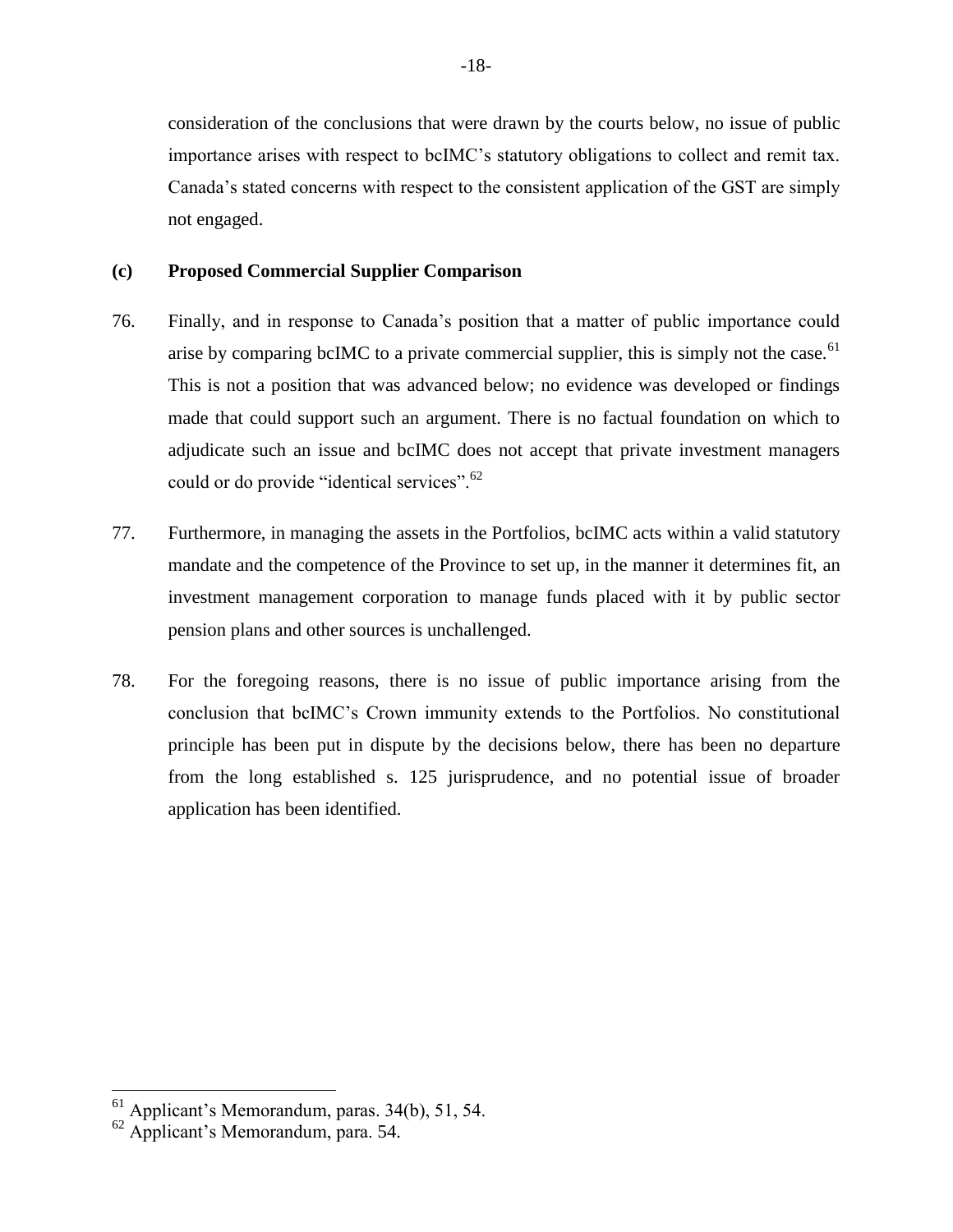# **PART IV – SUBMISSION RESPECTING COSTS**

<span id="page-22-0"></span>79. bcIMC seeks costs in the event the application for leave to appeal is dismissed. Alternatively, if leave is granted, then costs should be in the cause.

### **PART V – ORDER SOUGHT**

<span id="page-22-1"></span>80. bcIMC seeks an order dismissing the application for leave to appeal with costs.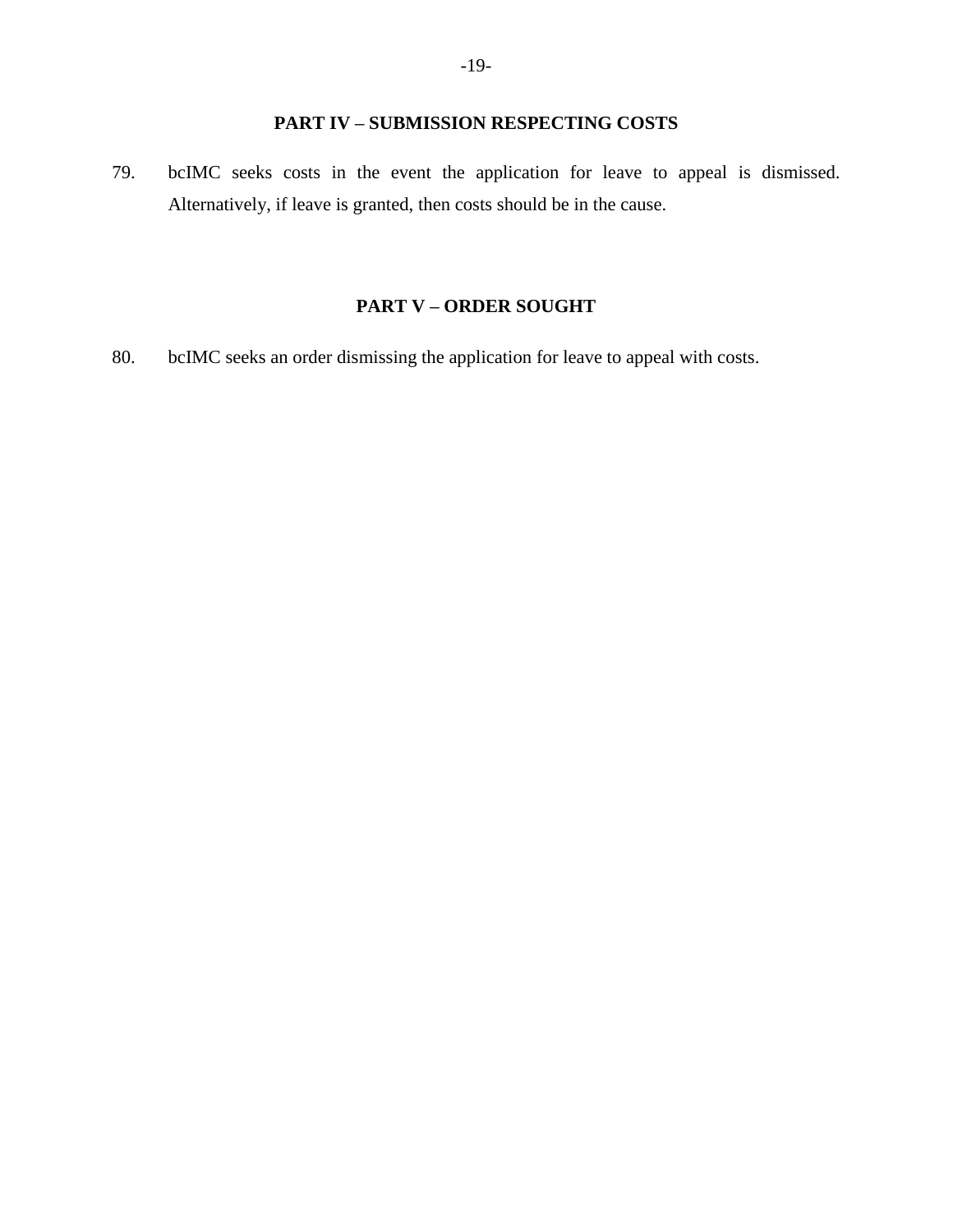#### <span id="page-23-0"></span>**CONDITIONAL APPLICATION FOR LEAVE TO CROSS APPEAL**

#### **PART I – OVERVIEW AND STATEMENT OF FACTS**

#### <span id="page-23-2"></span><span id="page-23-1"></span>**A. OVERVIEW**

- 81. In the event Canada's application is granted, bcIMC seeks leave to cross appeal the declaration issued below that the Agreements are binding on bcIMC.
- 82. The decisions below, in their treatment of the Agreements issue, serve to highlight the prevailing uncertainty regarding both: (a) circumstances in which intergovernmental agreements are legally enforceable; and (b) how such agreements may be made binding on third parties. Given the importance of intergovernmental agreements in relations between orders of government, and their effects on third parties, this Court should take the opportunity to clarify the law in these areas in the event it decides to grant leave to appeal on Canada's application.
- 83. On the first issue, this Court has previously recognized that intergovernmental agreements are distinct from ordinary contracts and may or may not be enforceable. However, no framework has been adopted for ascertaining enforceability. The Court of Appeal's decision, borrowing from Australian case law, has introduced a novel and problematic approach into Canadian law. That approach does not provide clear guidance to assess enforceability or clear theoretical grounding. In this case, it has had the effect of recognizing legal obligations where Canada and British Columbia addressed but expressly chose not to include a binding dispute resolution provision in their agreements.
- 84. With respect to how third parties, including Crown agents, may be bound, the decisions below represent a conclusion, not found in this Court's extant jurisprudence or in the academic commentary, that an intergovernmental agreement may bind a third party without any express legislative provision implementing the agreement. This, in effect, represents a significant incursion by the executive on the rights of third parties.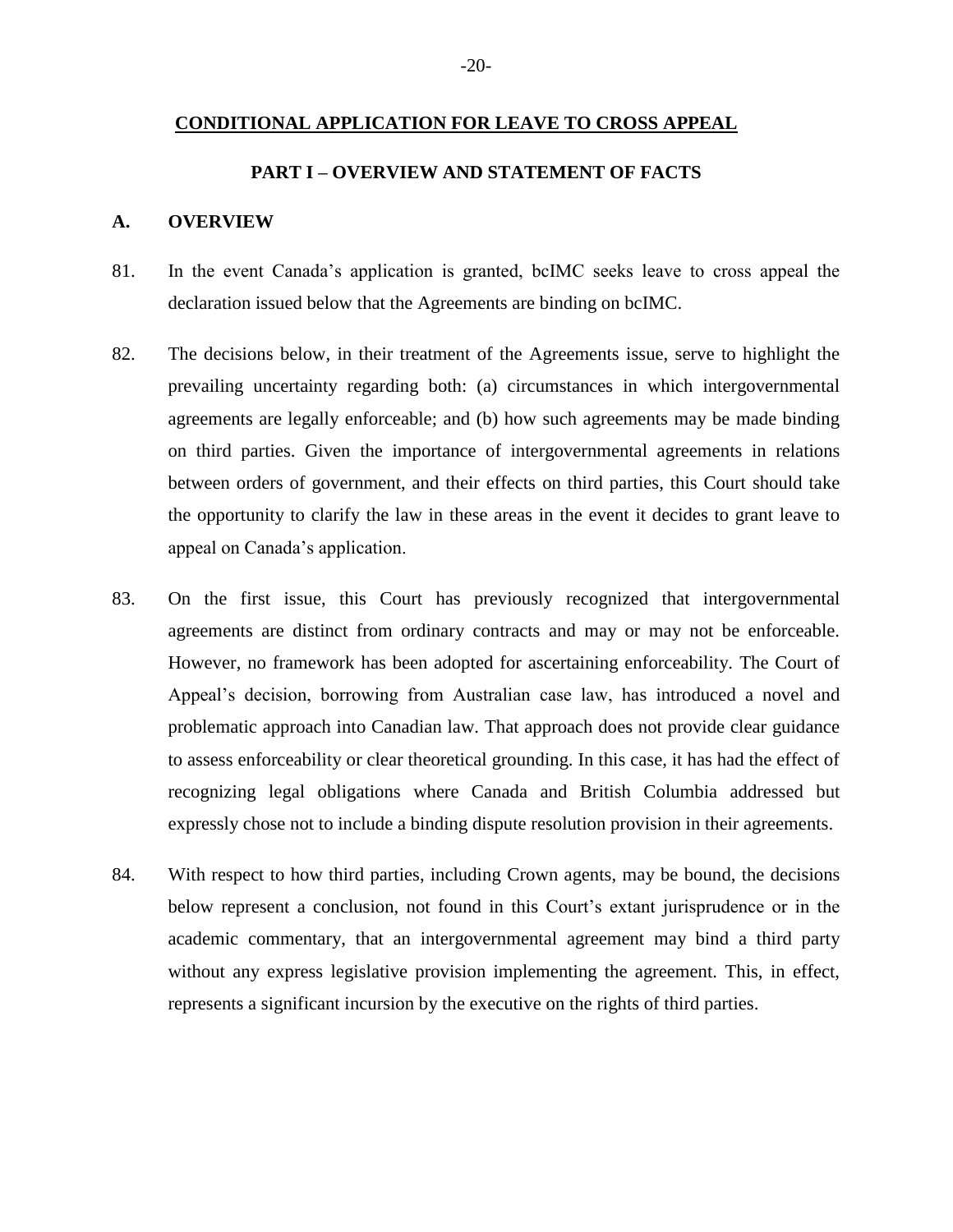#### <span id="page-24-0"></span>**B. FACTS**

85. bcIMC relies on the facts set out above in its Response to the Application for Leave to Appeal. Set out in this section are the additional facts relevant to the questions in issue identified on this conditional cross appeal application.

#### <span id="page-24-1"></span>**1. The Agreements**

- 86. The Agreements in issue are two tax agreements between Canada and British Columbia: the Reciprocal Taxation Agreement (the "**RTA**") and the Comprehensive Integrated Tax Coordination Agreement (the "**CITCA**").<sup>63</sup>
- 87. The RTA, stated to be effective as of July 1, 2010, provides for Canada and British Columbia to pay each other's sales taxes and other specific taxes on goods and services in certain circumstances.<sup>64</sup> Under the RTA, British Columbia agreed to pay GST/HST, with provincial entities listed on the RTA's Schedule "A" entitled to a rebate of tax paid.<sup>65</sup>
- 88. The CITCA, which is relevant to the period November 30, 2009 to April 1, 2013, was a step in the implementation of the HST in British Columbia.<sup>66</sup> It ceased to be effective when British Columbia withdrew from the HST regime and returned to a GST/Provincial Sales Tax model.<sup>67</sup> Like the RTA, the CITCA provides for a "pay and rebate" scheme whereby Canada and the Province agree to pay HST on the purchase of taxable goods and services, with provincial entities listed on Schedule "A" to the RTA entitled to a rebate.<sup>68</sup>

 $^{63}$  RTA, Amended Petition, Tab C.1, Appendix "A"; CITCA, Amended Petition, Tab C.1, Appendix "B".

[BCSC Reasons,](http://canlii.ca/t/gtxj0) paras. 15-16.

<sup>&</sup>lt;sup>65</sup> [BCSC Reasons,](http://canlii.ca/t/gtxj0) para. 17.

<sup>&</sup>lt;sup>66</sup> [BCSC Reasons,](http://canlii.ca/t/gtxj0) para. 19.

<sup>67</sup> [BCCA Reasons,](http://canlii.ca/t/hq7sr) para. 21.

<sup>&</sup>lt;sup>68</sup> [BCSC Reasons,](http://canlii.ca/t/gtxj0) para. 22.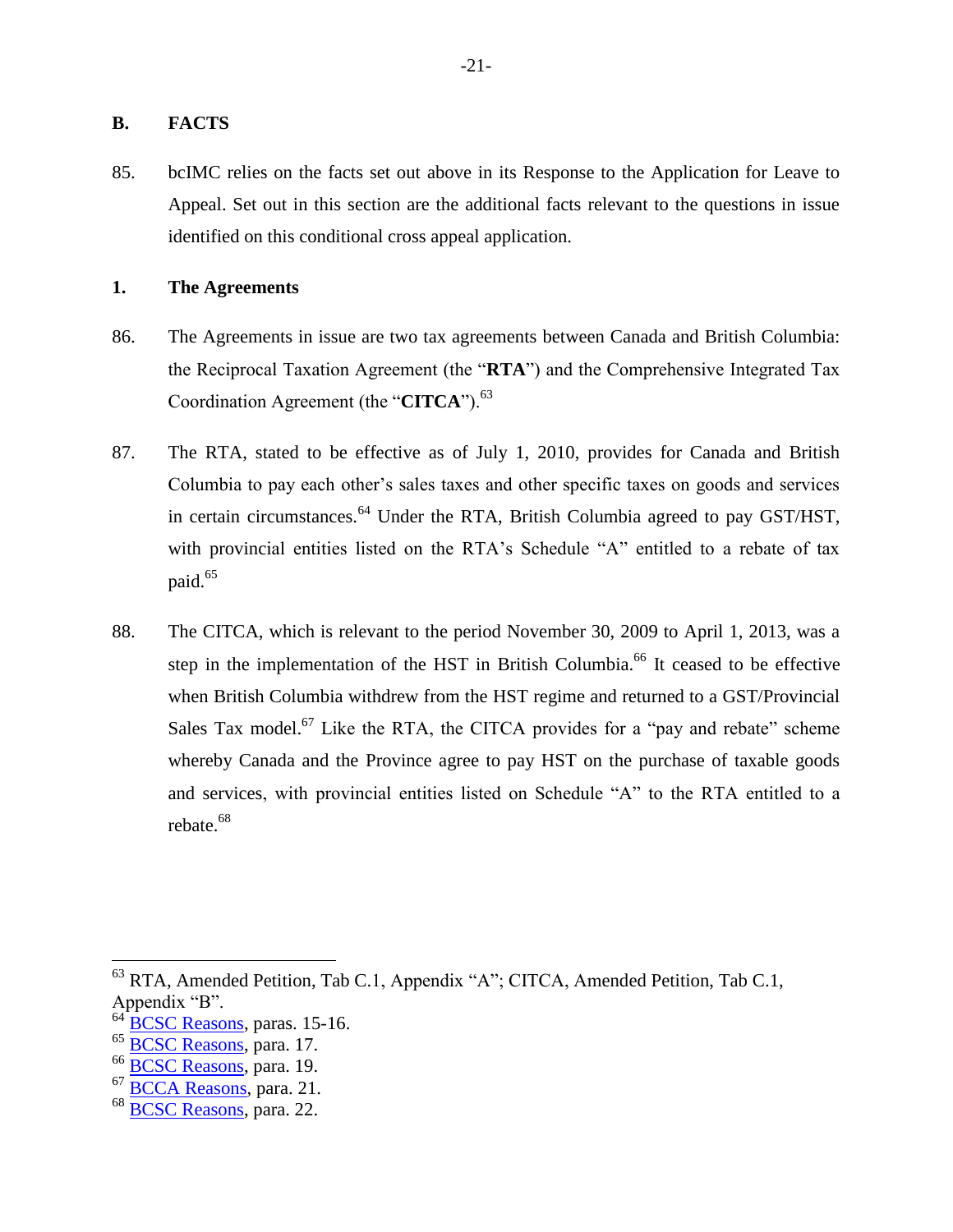- 89. The Agreements were each authorized by Order in Council stating that "approval is given to the Minister of Finance" to enter into the agreement.<sup>69</sup> The Agreements have not been implemented by legislation into the law of British Columbia.<sup>70</sup>
- 90. While the Agreements each purport to bind the agents of the Province to obligations thereunder, the only parties to the Agreements are Canada and British Columbia.<sup>71</sup>
- 91. Neither provides for a binding dispute resolution mechanism:
	- (a) Section 9 of the RTA provides that the parties may refer a dispute to a board appointed by the parties to review the issue and prepare a report. The parties are at liberty to approve or reject the board's recommendations;<sup>72</sup>
	- (b) Part XIV of the CITCA provides that "[b]est efforts will be exercised by federal and provincial officials to reach consensus in respect of issues arising in respect of matters governed by this Agreement". Unresolved disputes are to be referred to the relevant federal and provincial ministers, who may, in turn, refer the issue to a third party "for consideration and advice".<sup>73</sup>
- 92. The Agreements reflect the long-standing joint understanding between Canada and British Columbia that they are immune from payment of each other's taxes.<sup>74</sup> Each of the Agreements expressly provides that, by entering into the agreement, the parties are not

<sup>73</sup> [BCCA Reasons,](http://canlii.ca/t/hq7sr) para. 30; CITCA, Part XIV, Amended Petition, Tab C.1, Appendix "B".

 $^{69}$  O.I.C. 485/2010, Tab C.2, Exhibit "B" (RTA); O.I.C. 661/2009, Tab C.1, Appendix B.

<sup>70</sup> While British Columbia enacted the *[Consumption Tax Rebate and Transition Act](http://canlii.ca/t/8n0c)*, S.B.C. 2010

[c. 5,](http://canlii.ca/t/8n0c) to implement the HST, the provisions of the CITCA itself were not implemented by way of legislation in British Columbia.

<sup>71</sup> RTA, s. 3, Amended Petition, Tab C.1, Appendix "A"; CITCA, s. 51, Amended Petition, Tab C.1, Appendix "B".

 $72$  [BCCA Reasons,](http://canlii.ca/t/hq7sr) para. 29; RTA, s. 9, Amended Petition, Tab C.1, Appendix "A".

 $74$  [BCSC Reasons,](http://canlii.ca/t/gtxj0) paras. 16, 156.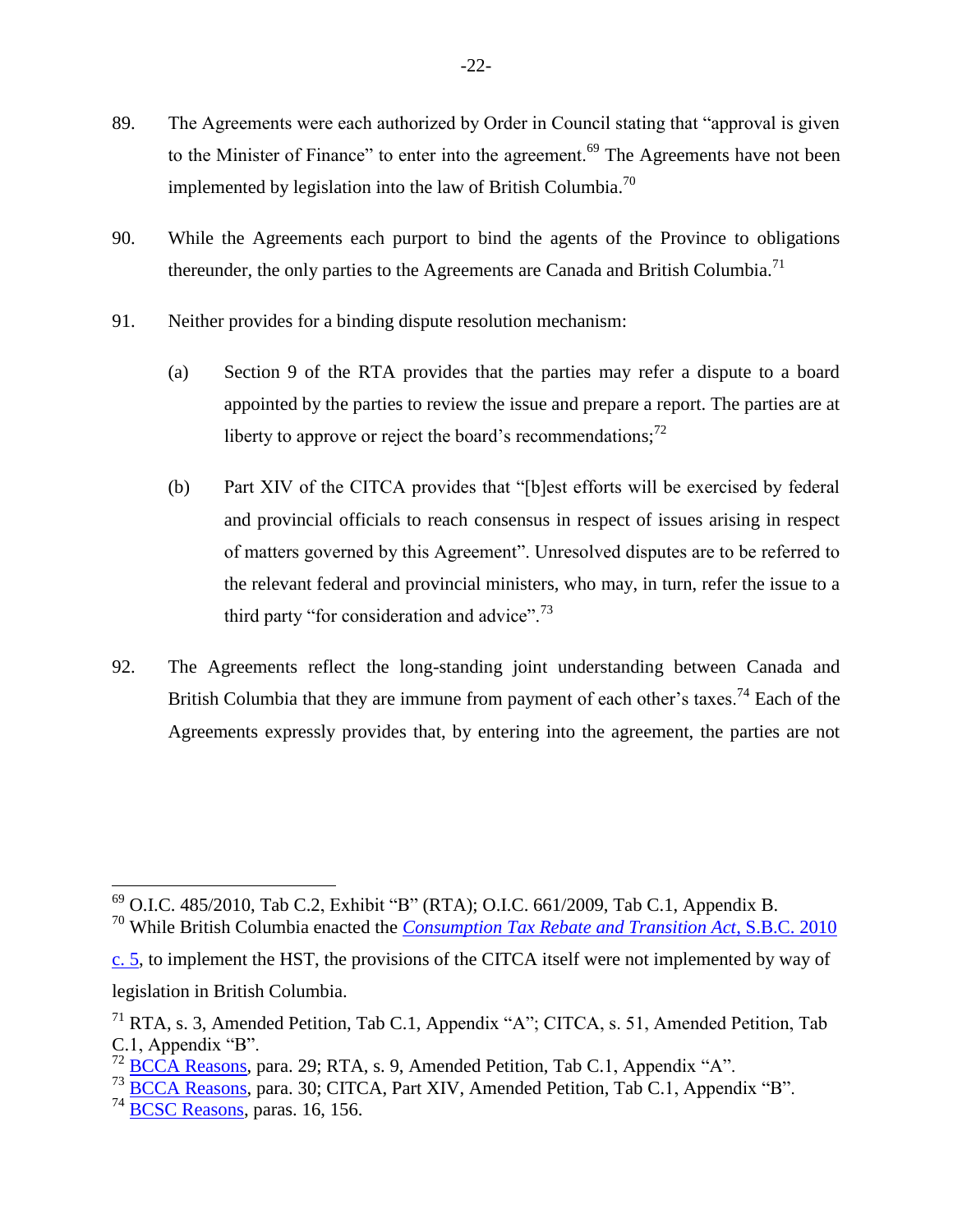deemed to have surrendered, abandoned or impaired any of their respective constitutional powers, rights, privileges or authorities.<sup>75</sup>

#### <span id="page-26-0"></span>**2. The Dispute**

- 93. The applicability of the Agreements to bcIMC formed part of a decade-long dispute between Canada and the Province respecting bcIMC's obligation to pay GST/HST in respect of the Portfolios.<sup>76</sup>
- 94. Although Canada had maintained that the Agreements formed a basis for assessing bcIMC under the *ETA*, it resiled from this position when revised working papers were issued prior to the hearing of the Petition.<sup>77</sup> Thus, while Canada no longer asserts it can assess bcIMC under the Agreements, it relies on the Agreements as an alternative position if bcIMC is immune from taxation under the *ETA*. Canada asserts in this regard that bcIMC is contractually bound, by virtue of the Province's commitments in the Agreements, to pay "tax" on receipt of taxable supplies.
- 95. A further issue, not raised in the Petition, arises if the Agreements are applicable to bcIMC: whether bcIMC, in respect of the Portfolios, is entitled to a rebate under the listing for "Public Sector Pension Trust Accounts" on Schedule "A" to the RTA. This question was not placed before the courts below, which did not rule on whether the Agreements ultimately impose liability on bcIMC for amounts in lieu of tax, which Canada refers to in its argument as "tax".<sup>78</sup>

<sup>&</sup>lt;sup>75</sup> RTA, s. 4, Amended Petition, Tab C.1, Appendix "A"; CITCA, s. 65, Amended Petition, Tab C.1, Appendix "B".

<sup>&</sup>lt;sup>76</sup> [BCSC Reasons,](http://canlii.ca/t/gtxj0) para. 25.

<sup>77</sup> [BCSC Reasons,](http://canlii.ca/t/gtxj0) paras. 36, 96.

<sup>&</sup>lt;sup>78</sup> [BCCA Reasons,](http://canlii.ca/t/hq7sr) para. 127.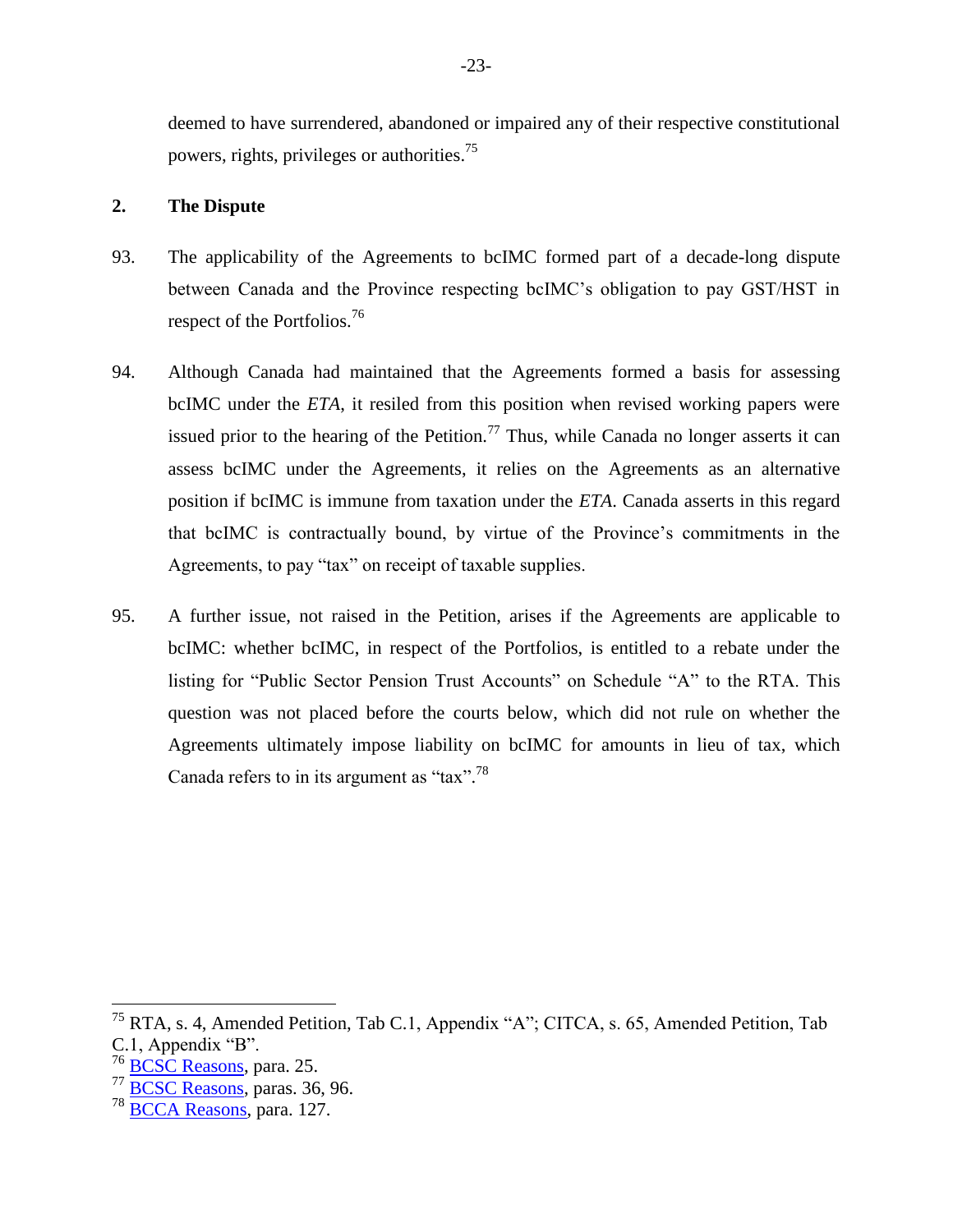#### <span id="page-27-0"></span>**3. Decisions Below**

#### <span id="page-27-1"></span>**(a) Chambers Decision**

- 96. As noted above, bcIMC in the Petition sought declarations that the Agreements are not binding upon it, and are ineffective to alter or derogate from its immunity from taxation (the "**Agreements Claim**").
- 97. After first finding that bcIMC was immune from taxation under the *ETA*, the chambers judge found that the Agreements Claim was "ripe" and in need of resolution, having been part of a concrete dispute extending over a decade.<sup>79</sup> The chambers judge accordingly proceeded to consider the Agreements Claim on its merits.
- 98. bcIMC advanced two substantive arguments in support of the Agreements Claim: (a) the Agreements are not binding, in a contractual sense, on even the signatories thereto; and (b) even if binding on their signatories, the Agreements are not binding on bcIMC, a third party, because they had not been implemented by legislation.
- 99. The chambers judge addressed only the second of these arguments. He appears to have assumed, implicitly, that the Agreements create contractual obligations as between Canada and British Columbia.
- 100. The chambers judge accepted that "specific legislative authority", beyond mere authorization of the Agreements, was required to bind bcIMC to them. He found such legislation in s.16(6) of the *PSPPA*, which provides as follows:

## **British Columbia Investment Management Corporation established**

 $16...$ 

<sup>&</sup>lt;sup>79</sup> [BCSC Reasons,](http://canlii.ca/t/gtxj0) paras. 159.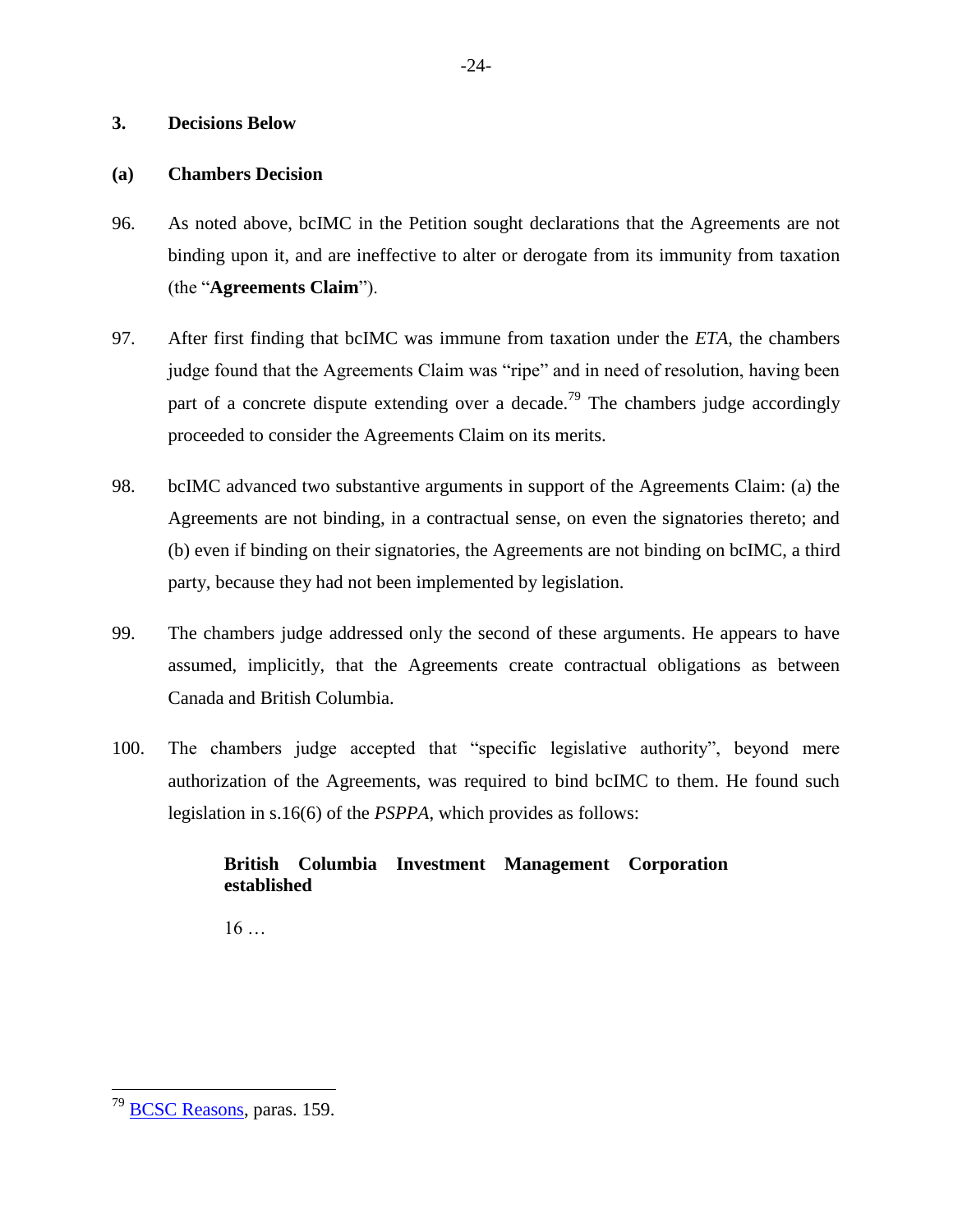(6) The investment management corporation, as an agent of the government, is not liable for taxation except as the government is liable for taxation.<sup>80</sup>

101. Accordingly, on the basis that s. 16(6) of the *PSPPA* constituted legislative implementation of the Agreements on bcIMC, the chambers judge issued a declaration that bcIMC was bound by the provisions of the Agreements in respect of the assets held in the Portfolios. $81$ 

#### <span id="page-28-0"></span>**(b) Appeal Decision**

- 102. On appeal, the Court considered whether the Agreements were binding as between the parties and whether they had been made binding on bcIMC.
- 103. On the first issue, the Court accepted that intergovernmental agreements are "generally unenforceable", including because of the principle that the Sovereign cannot contract with herself. However, relying on *South Australia v. Commonwealth* (1962), 108 C.L.R. 130 (Austl. H.C.), $82$  the Court found that an exception arises where "the agreement bears the hallmarks of a legally binding contract".<sup>83</sup> The Court adopted an analysis based on a "spectrum" between agreements that are merely (unenforceable) political declarations and those intended to create legal relations. Where any particular agreement falls on the spectrum was held to depend on the circumstances of the case and whether the parties intended to be legally bound. $84$
- 104. The Court found that the Agreements bear the hallmarks of agreements intended to create legally binding obligations in view of the following considerations:
	- (a) Use of language contemplating rights and entitlements, as opposed to "aspirational" language;

<sup>80</sup> [BCSC Reasons,](http://canlii.ca/t/gtxj0) paras. 166; *[PSPPA](http://canlii.ca/t/84k3)*, s. 16(6).

 $rac{81}{82}$   $rac{\text{BCSC Reasons}}{\text{South Australia} \times \text{Common}}$ 

<sup>82</sup> *South Australia v. Commonwealth* [\(1962\), 108 C.L.R. 130 \(Austl. H.C.\)](https://www.austlii.edu.au/cgi-bin/viewdoc/au/cases/cth/HCA/1962/10.html)

<sup>&</sup>lt;sup>83</sup> [BCCA Reasons,](http://canlii.ca/t/hq7sr) paras. 129.

 $84\overline{BCCA}$  Reasons, paras. 129, 142.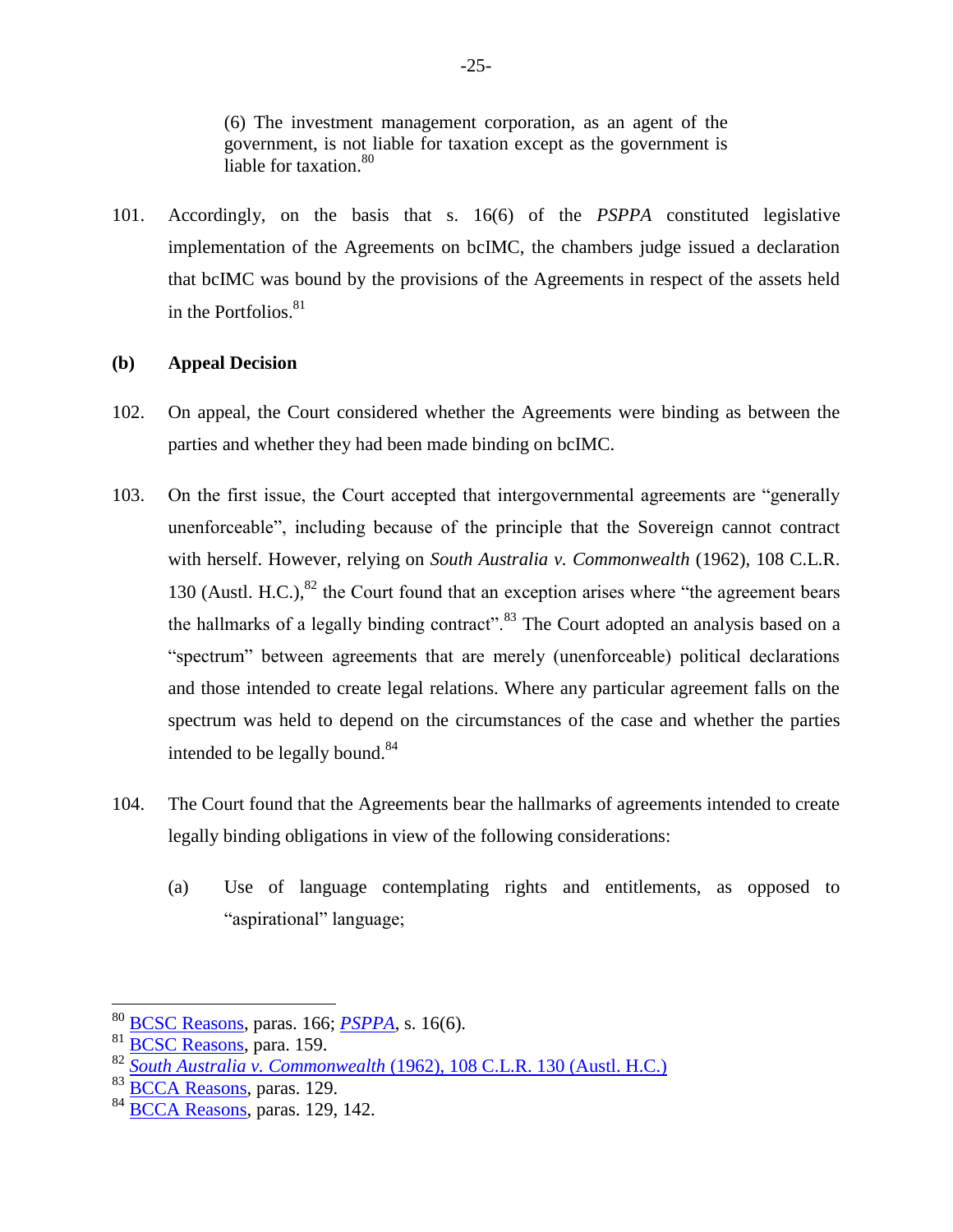- (b) While the Agreements contemplated further legislative measures to give effect to them, they are not descriptions of intended legislation;
- (c) Use of language revealing an intention to be bound; and
- (d) An express binding dispute resolution mechanism is not essential for an intergovernmental agreement to be binding, including because enforcement is available by statute – here under s. 19 of the *Federal Courts Act*, 1985, c. F-7, and s. 1(1)(a) of the *Federal Courts Jurisdiction Act,* R.S.B.C. 1996, c. 135.<sup>85</sup>
- 105. The Court accordingly concluded that Canada and the Province intended to be bound by the Agreements and, as a result, they are binding upon those parties.<sup>86</sup>
- 106. Addressing the second issue, whether the Agreements are binding on bcIMC, the Court expressly refrained from pronouncing on whether legislative implementation was necessary. The Court's analysis proceeded on the assumption, for the purpose of bcIMC's argument, that such legislation was necessary.<sup>87</sup>
- 107. In its analysis, the Court accepted the finding below that s. 16(6) of the *PSPPA* binds bcIMC to the Agreements' obligations. The Court reasoned that although s. 16(6) was not an express provision implementing the Agreements' obligations on bcIMC, an express provision was not necessary. It was sufficient, the Court found, that the "plain meaning" of s. 16(6) bound bcIMC "to all obligations to pay taxes assumed by the Province".  $88$
- <span id="page-29-0"></span>108. The Court therefore affirmed the declarations, made at first instance, that the Agreements are binding on bcIMC in respect of the Portfolios.

<sup>&</sup>lt;sup>85</sup> [BCCA Reasons,](http://canlii.ca/t/hq7sr) paras. 143-150.

 $\frac{86}{87}$  [BCCA Reasons,](http://canlii.ca/t/hq7sr) para. 151.

[BCCA Reasons,](http://canlii.ca/t/hq7sr) para. 153.

 $88\overline{BCCA}$  Reasons, para. 153-154.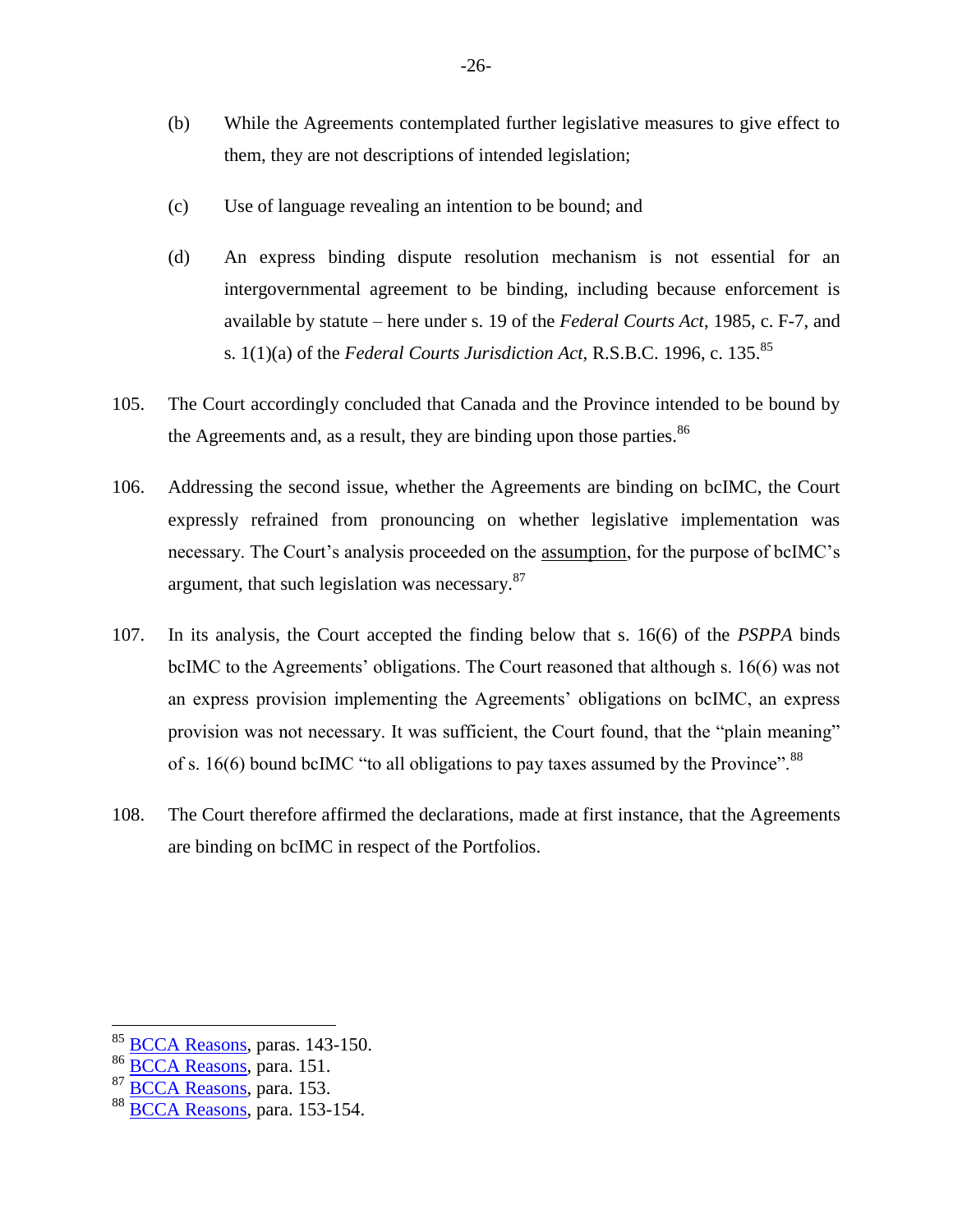## **PART II – QUESTIONS IN ISSUE**

- <span id="page-30-0"></span>109. The proposed conditional cross appeal raises the following issues of national and public importance:
	- (a) In what circumstances do intergovernmental agreements give rise to enforceable contractual obligations binding the parties thereto?
	- (b) What is required to bind third parties to provisions of an intergovernmental agreement?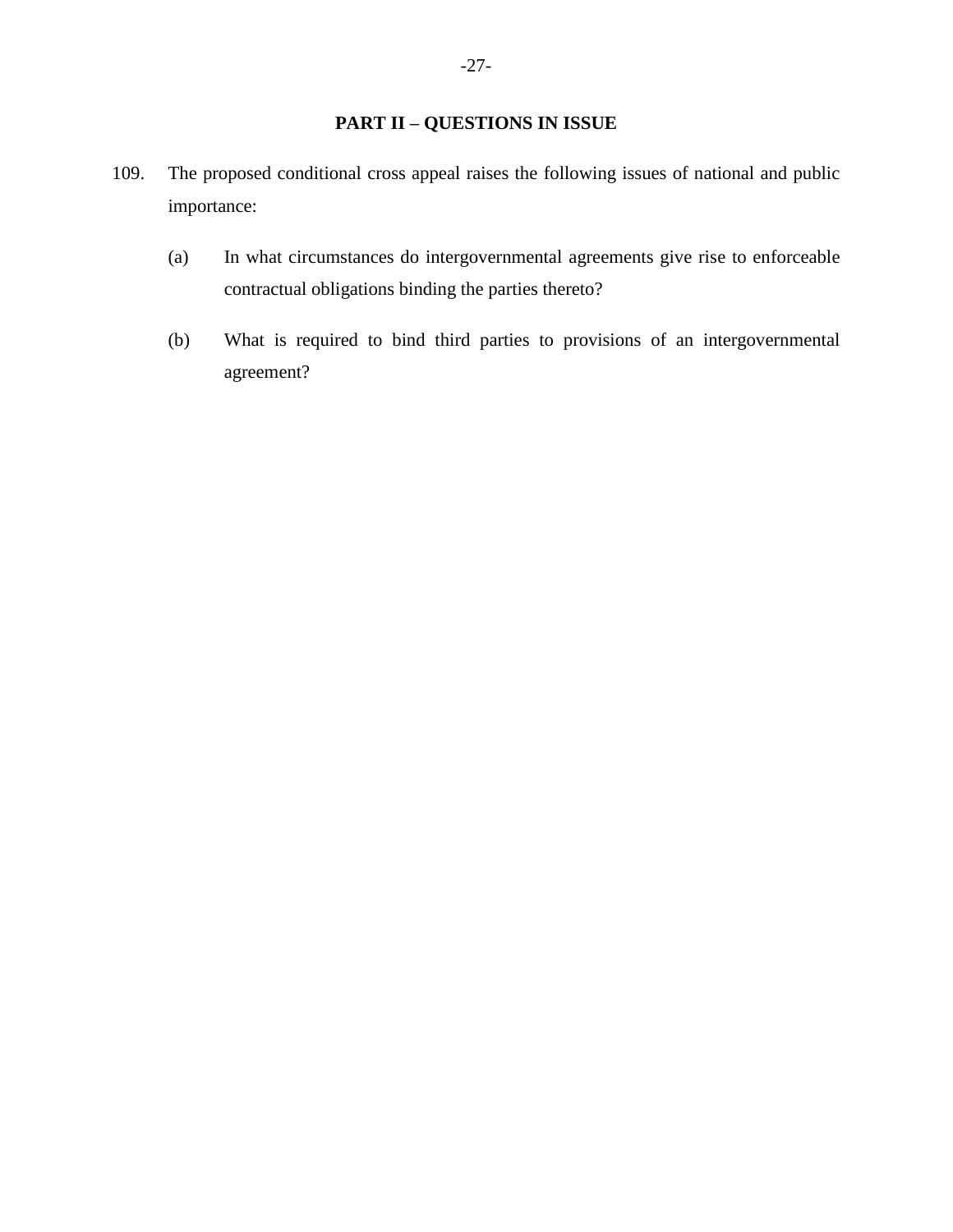#### **PART III – ARGUMENT**

# <span id="page-31-0"></span>**A. ENFORCEABILITY OF INTERGOVERNMENTAL AGREEMENTS ON THE PARTIES THERETO**

- 110. Intergovernmental agreements have become an indispensable tool in the work of cooperative federalism. Their subject matter extends to virtually all areas of public policy affecting, among other norms, the constitutional division of powers.<sup>89</sup>
- 111. Despite their ubiquity, the legal status of intergovernmental agreements (including the extent of judicial oversight) remains largely unclarified in Canadian law. As Johanne Poirier has noted, the jurisprudence in this area is surprisingly limited, given the frequency of the practice. $90$
- 112. Indeed, when addressing intergovernmental agreements, this Court has gone no further than noting that such agreements are distinct from ordinary contracts and may be binding upon the parties without further implementation.<sup>91</sup> The Court has not adopted any framework for ascertaining the enforceability or justiciability of such agreements.
- 113. In adopting an analysis based on the *South Australia* case, locating the agreement along a "spectrum", the Court of Appeal has introduced a novel and problematic approach into Canadian law. While reference to a "spectrum" may correctly describe the range of intergovernmental agreements, as a legal approach it is ill-suited to determining enforceability given that an agreement either will or will not be enforceable. The Court of Appeal has provided no guidance as to where along this "spectrum" an agreement must fall in order to be legally binding.  $92$

<sup>89</sup> *[Quebec \(Attorney General\) v. Moses](http://canlii.ca/t/29pt3)*, [2010] 1 S.C.R. 557, (per LeBel and Deschamps JJ. dissenting, but not on this point), para. 85; See also: Bankes, Nigel. ["Co-operative Federalism:](https://www.albertalawreview.com/index.php/ALR/article/view/1533/1522)  [Third Parties and Intergovernmental Agreements and Arrangements in Canada and Australia"](https://www.albertalawreview.com/index.php/ALR/article/view/1533/1522) (1991), *29 Alta. L. Rev. 792* at 795.

<sup>&</sup>lt;sup>90</sup> Poirier, Johanne. Un<u>e Source paradoxale du droit constitutionnel Canadian: les ententes</u> [intergouvernementales,](https://ssrn.com/abstract=2695808) (2009), *Revue québécoise de droit constitutionnel 1* at 18.

<sup>91</sup> See: *[Northrop Grumman Overseas Services Corp. v.](http://canlii.ca/t/26frh) Canada (Attorney General)*, [2009] 3 [S.C.R. 309](http://canlii.ca/t/26frh) at para. 11.

 $rac{612}{92}$  See: **BCCA Reasons**, para. 142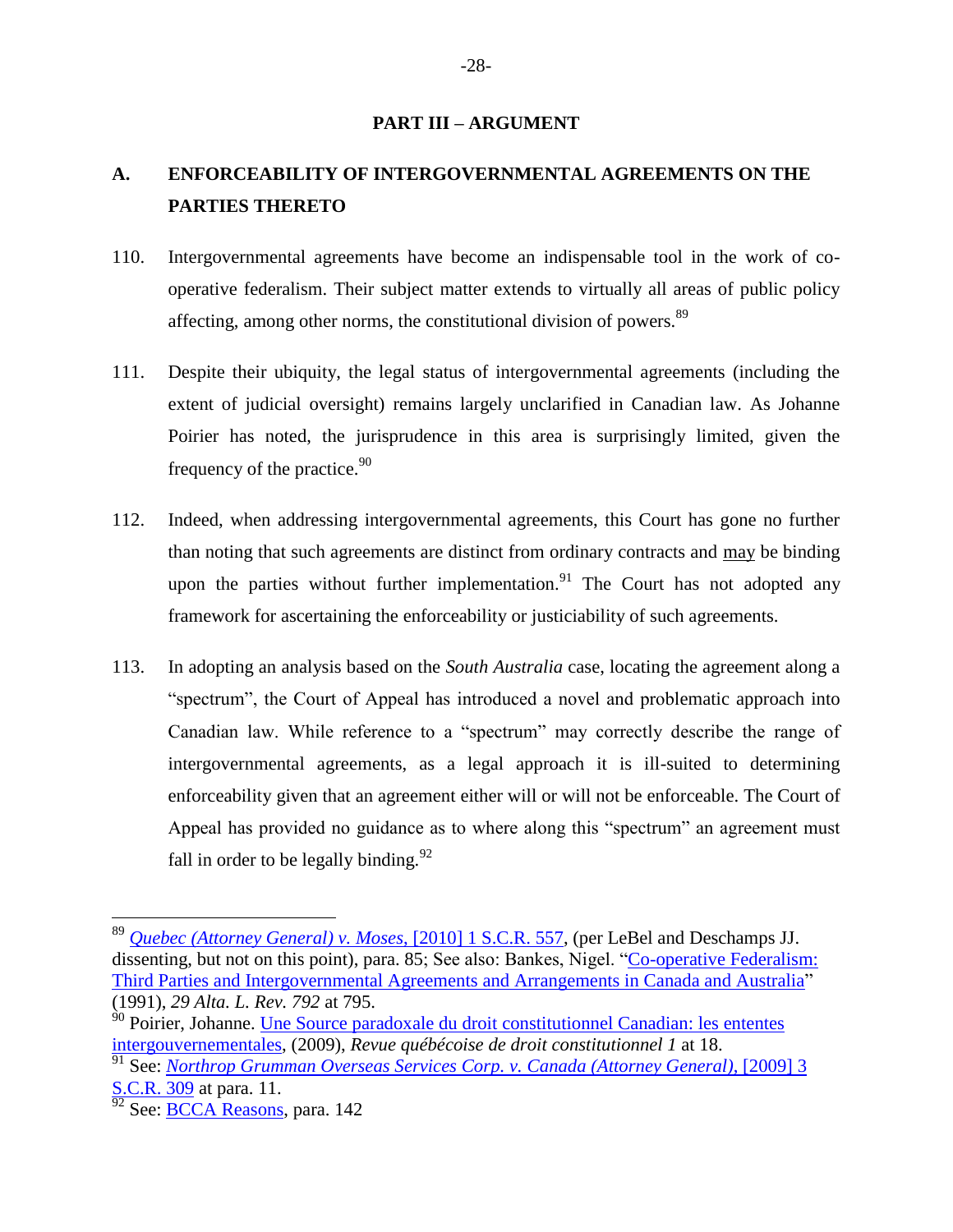- 114. Furthermore, the Court of Appeal did not resolve the structural barrier identified by Karen Horsman and Gareth Morley in *Governmental Liability: Law and Practice*, that intergovernmental agreements are never technically contracts because of the principle that the Sovereign cannot contract with herself. While the Court of Appeal expressly accepted this principle, it also concluded, without explanation, that the appropriate intent and indicia create an "exception" to it. In so doing, the Court failed to grapple with the proposition that, absent agreement to a binding dispute resolution mechanism or legislative implementation, intergovernmental agreements are not legally binding.<sup>93</sup>
- 115. By concluding, through this reasoning, that the Agreements are enforceable as between the parties, the Court adopted an approach prone to uncertainty and failed to articulate any legal foundation on which enforceable legal obligations may arise between different parts of the Crown. That approach, in this case, had the effect of recognizing legally binding obligations despite Canada and British Columbia's express decision to only include non-binding dispute resolution mechanisms in their agreements. In our submission, absent a binding dispute resolution mechanism included in the Agreements or legislation adopting them, there cannot be binding legal obligations enforceable by a court of competent jurisdiction between different parts of the Crown.
- <span id="page-32-0"></span>116. The Court of Appeal's decision clearly highlights the need for further guidance in this area. In light of the importance of intergovernmental agreements in the Canadian legal and constitutional order, and their impact on third parties (as addressed below), this case presents a good opportunity to clarify the proper approach to enforceability in the event that Canada's leave application is granted.

#### **B. BINDING THIRD PARTIES TO INTERGOVERNMENTAL AGREEMENTS**

 $\overline{a}$ 

117. The enforceability of intergovernmental agreements raises particular concerns where, as here, the agreement purports to bind third parties. Third parties, including Crown agents,

<sup>93</sup> Horsman, Karen and Gareth Morle*y,* eds. *[Government Liability: Law and Practice](https://proview.thomsonreuters.com/launchapp/title/CW/EG/HORSMANMORLEYGL_EN/v1)*. Aurora, [Ont.: Canada Law Book, 2007](https://proview.thomsonreuters.com/launchapp/title/CW/EG/HORSMANMORLEYGL_EN/v1) (loose-leaf updated November 2017, release 27) at s. 2.20.40(3); *[Northrop Grumman Overseas Services Corp. v. Canada \(Attorney General\)](http://canlii.ca/t/26frh)*, [2009] 3 S.C.R. 309 at para. 11.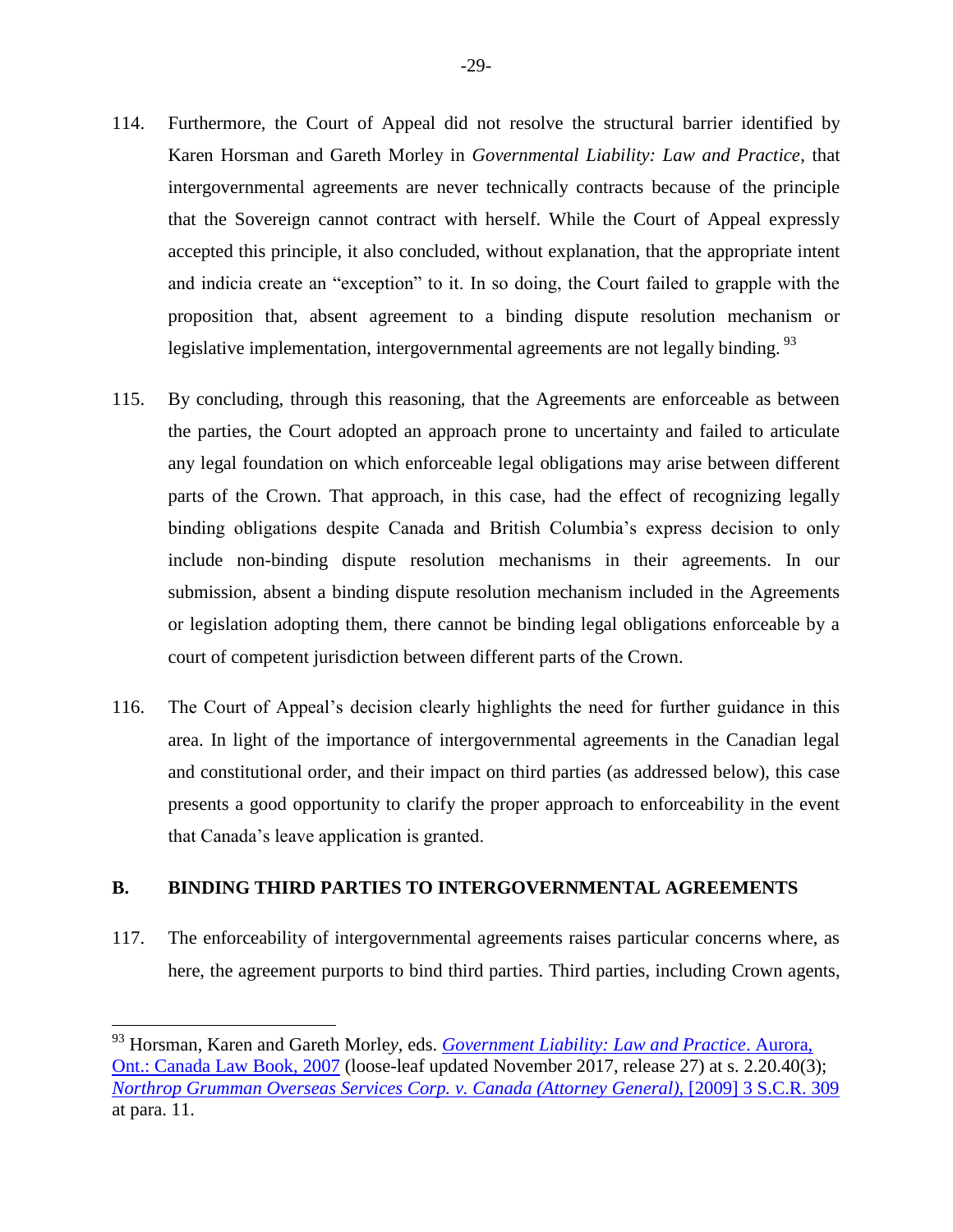require certainty as to their rights and obligations but do not have access to statutory processes (such as under s. 19 of *Federal Courts Act*, 1985, c. F-7) permitting "controversies" between orders of government to be addressed.<sup>94</sup>

118. The Court of Appeal's decision departs from the settled law that, in order to make an intergovernmental agreement binding on third parties, legislative implementation is required. In *Reference re Anti-Inflation Act*, the Court explained this requirement as follows:

> … what is at issue is the right of the Crown, although duly protected by an order in council, to bind its subjects in the Province to laws not enacted by the Legislature nor made applicable to such subjects by adoption under authorizing legislation. There is no principle in this country, as there is not in Great Britain, that the Crown may legislate by proclamation or order in council to bind citizens where it so acts without the support of a statute of the Legislature: see *Dicey*, Law of the Constitution (10th ed. 1959), pp. 50-54. …

> It is one thing for the Crown in right of a Province to contract for itself; it is a completely different thing for it to contract for the application to its inhabitants, and to labour organizations in the Province, of laws to govern their operations and relations without statutory authority to that end. This would be, in effect, to legislate in the guise of a contract.<sup>95</sup>

[Emphasis added.]

119. In order to implement an intergovernmental agreement, an express statutory provision is required. Language along the lines of as "as if enacted in this Act" is necessary. Statutory authorization to enter into the agreement will not suffice.<sup>96</sup>

<sup>94</sup> *Federal Courts Act*[, R.S.C. 1985, c. F-7,](http://canlii.ca/t/7vgp) s. 19.

<sup>95</sup> *[Reference re Anti-Inflation Act](http://canlii.ca/t/1mzjg)*, [1976] 2 S.C.R. 373 at 433. See also: *[M.G.E.A. v. Manitoba](https://www.canlii.org/en/ca/scc/doc/1977/1977canlii198/1977canlii198.html)*, [\[1978\] 1 S.C.R. 1123](https://www.canlii.org/en/ca/scc/doc/1977/1977canlii198/1977canlii198.html) at para. 22.

<sup>96</sup> *[Quebec \(Attorney General\) v. Moses](http://canlii.ca/t/29pt3)*, [2010] 1 S.C.R. 557 (per LeBel and Deschamps JJ. dissenting, but not on this point), para. 86 citing Bankes, Nigel. "*[Co-operative Federalism: Third](https://www.albertalawreview.com/index.php/ALR/article/view/1533/1522)  [Parties and Intergovernmental Agreements and Arrangements in Canada and Australia](https://www.albertalawreview.com/index.php/ALR/article/view/1533/1522)*" (1991), *29 Alta. L. Rev. 792* at 828.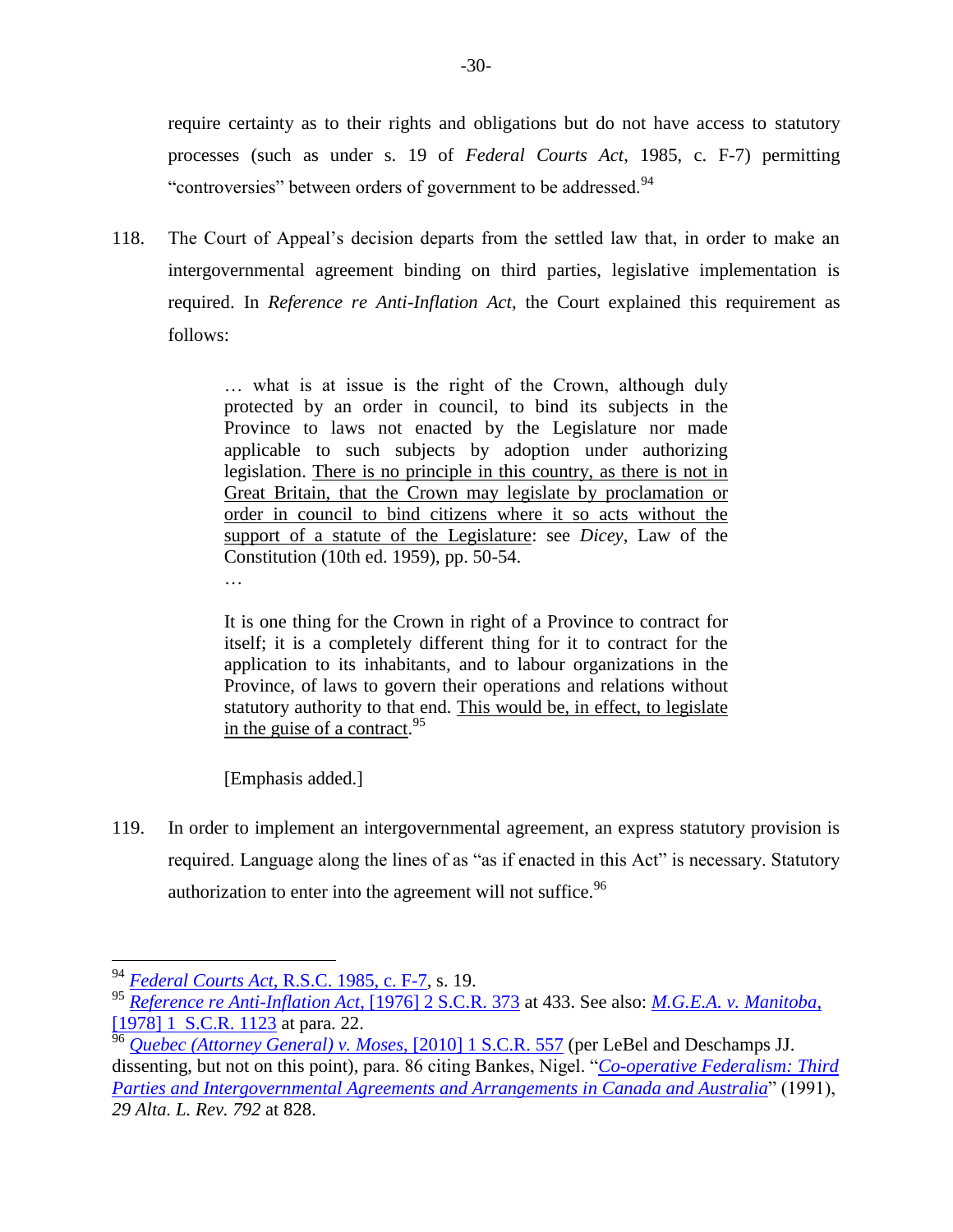- 120. The Court of Appeal failed to recognize or apply this requirement.
- 121. First, the Court of Appeal expressly demurred on the question of whether legislative implementation was required at all. On this point, the Court limited its analysis by "assuming" (without deciding) that legislation was necessary to bind bcIMC to the Agreements' obligations.<sup>97</sup>
- 122. The Court's failure to properly consider this requirement carried through into the next stage of its analysis. The Court concluded that the Agreements were binding on bcIMC by virtue of s. 16(6) of the *PSPPA*. Section 16(6) simply provides that bcIMC is "not liable for taxation except as the government is liable for taxation". It makes no reference to federal taxation, to the implementation of agreements, or to or how amounts payable by an agreement can amount to taxation. The Court of Appeal acknowledged that s. 16(6) was not an express provision binding bcIMC to the Agreements but found that an express provision was not necessary.<sup>98</sup>
- 123. This approach represents a significant departure from the established jurisprudence, and an extension of the executive's powers, in that it allows for third parties to be bound by intergovernmental agreements in the absence of legislative implementation. In contrast to the established law, it introduces uncertainty as to when and to what extent a third party has been bound by an agreement. For the reasons stated in *Reference re Anti-Inflation Act*, as set out above, the potential impacts on third parties, including Crown agents, are significant.
- 124. If this Court grants leave to Canada it should therefore take the opportunity presented by this case to clarify how intergovernmental agreements may be made binding on third parties.

<sup>&</sup>lt;sup>97</sup> [BCCA Reasons,](http://canlii.ca/t/hq7sr) para. 153.

<sup>98</sup> [BCCA Reasons,](http://canlii.ca/t/hq7sr) para. 153-154.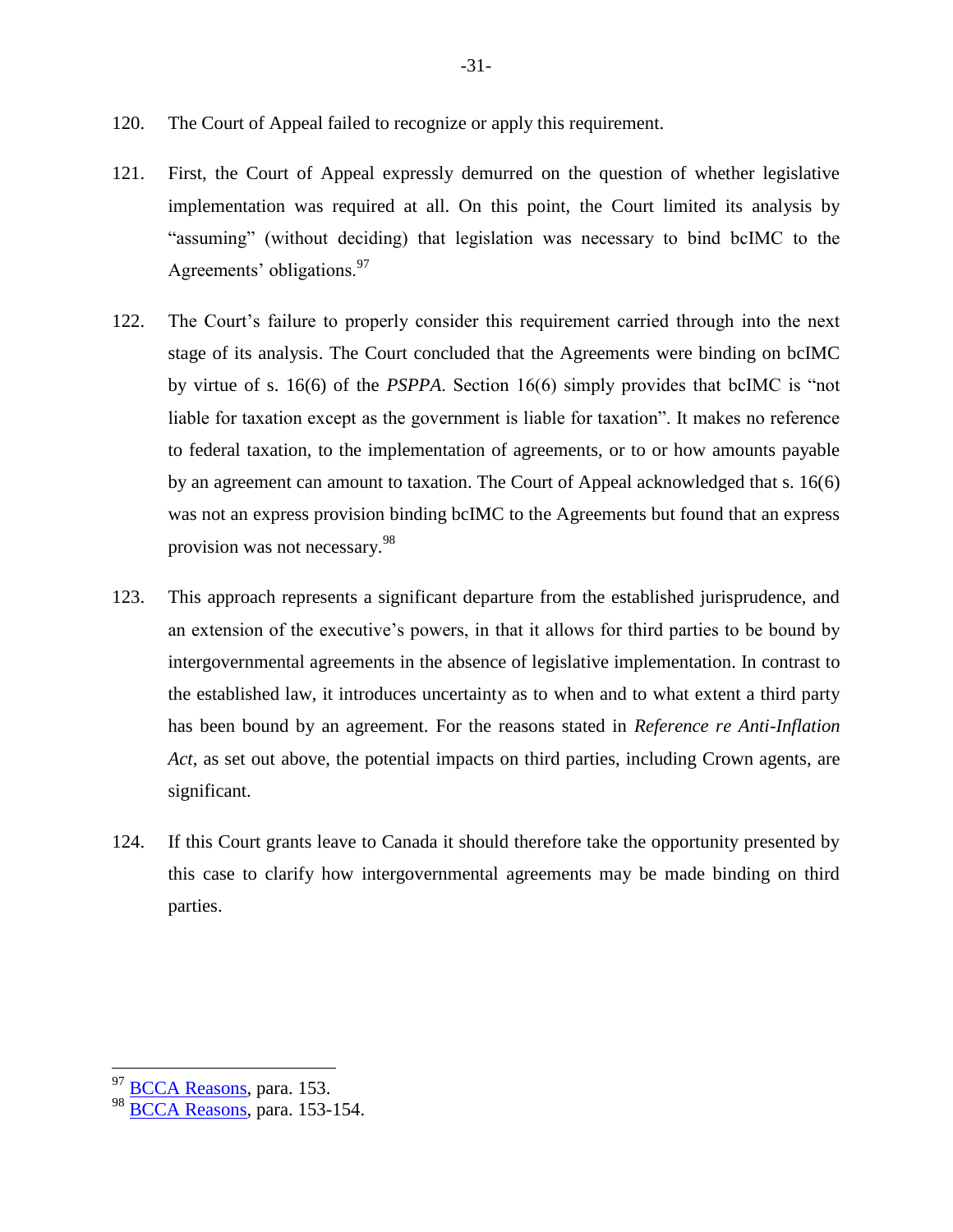### **PART IV – SUBMISSION RESPECTING COSTS**

<span id="page-35-1"></span><span id="page-35-0"></span>125. bcIMC seeks its costs of this conditional application for leave to cross appeal.

#### **PART V – ORDER SOUGHT**

- 126. As set out in the Response to the Application for Leave to Appeal, bcIMC seeks an order dismissing the application for leave to appeal with costs.
- 127. In the alternative, if the application for leave to appeal is granted, bcIMC seeks an order granting leave to cross appeal with costs in the cause.

# **ALL OF WHICH IS RESPECTFULLY SUBMITTED THIS 14th DAY OF MAY, 2018**

Craig A.B. Ferris, Q.C. Gordon Brandt

\_\_\_\_\_\_\_\_\_\_\_\_\_\_\_\_\_\_\_\_\_\_\_\_\_\_\_\_\_\_\_

Counsel for the Respondent, British Columbia Investment Management Corporation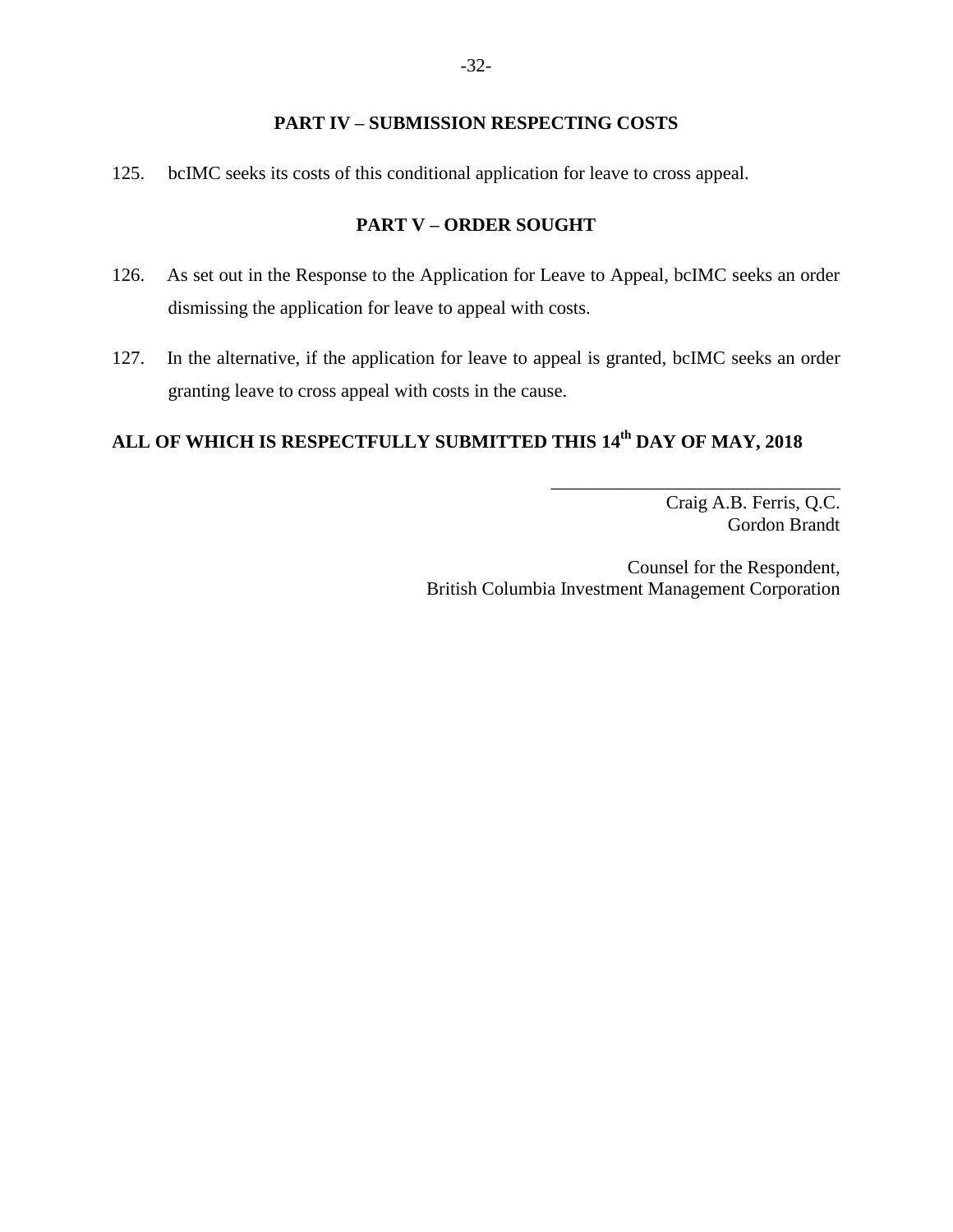# **PART VI – TABLE OF AUTHORITIES**

<span id="page-36-0"></span>

|     | <b>CASES</b>                                                                                                   | PARA.#                                                                                                                      |
|-----|----------------------------------------------------------------------------------------------------------------|-----------------------------------------------------------------------------------------------------------------------------|
| 1.  | 783783 Alberta Ltd. v. Canada (Attorney General), 2010 ABCA<br><b>226</b>                                      | 45                                                                                                                          |
| 2.  | <b>British Columbia Investment Management Corporation v.</b><br>Canada (Attorney General), 2014 BCSC 1296      | 24                                                                                                                          |
| 3.  | <b>British Columbia Investment Management Corporation v.</b><br>Canada (Attorney General), 2014 BCSC 1744      | 25                                                                                                                          |
| 4.  | <b>British Columbia Investment Management Corporation v.</b><br>Canada (Attorney General), 2015 BCCA 373       | 25                                                                                                                          |
| 5.  | British Columbia Investment Management Corporation v.<br>Canada (Attorney General), 2016 BCSC 1803             | 7-8, 13-14, 17,<br>19-20, 26-27,<br>29-32, 43, 58,<br>87-88, 92-94,<br>97, 100-101                                          |
| 6.  | <b>British Columbia Investment Management Corporation v.</b><br>Canada (Attorney General), 2018 BCCA 47        | 5, 11, 14, 17,<br>22, 29, 35, 37-<br>39, 43, 47-48,<br>52, 58, 60-61,<br>66, 71-72, 88,<br>91, 95, 103-107,<br>113, 121-122 |
| 7.  | Canada v. Addison & Leyen Ltd., [2007] 2 S.C.R. 793                                                            | 46                                                                                                                          |
| 8.  | Calgary & Edmonton Land Co. v. Alberta (Attorney General)<br>$(1911), 45$ S.C.R. 170                           | 59-60                                                                                                                       |
| 9.  | First Vancouver Finance v. M.R.N., [2002] 2 S.C.R. 720                                                         | 64                                                                                                                          |
| 10. | M.G.E.A. v. Manitoba, [1978] 1 S.C.R. 1123                                                                     | 118                                                                                                                         |
|     | 11. Northrop Grumman Overseas Services Corp. v. Canada<br>(Attorney General), [2009] 3 S.C.R. 309, 2009 SCC 50 | 112, 114                                                                                                                    |
| 12. | Quebec (Attorney General) v. Moses, [2010] 1 S.C.R. 557                                                        | 110, 119                                                                                                                    |
|     | 13. Re: Anti-Inflation Act, [1976] 2 S.C.R. 373                                                                | 118, 123                                                                                                                    |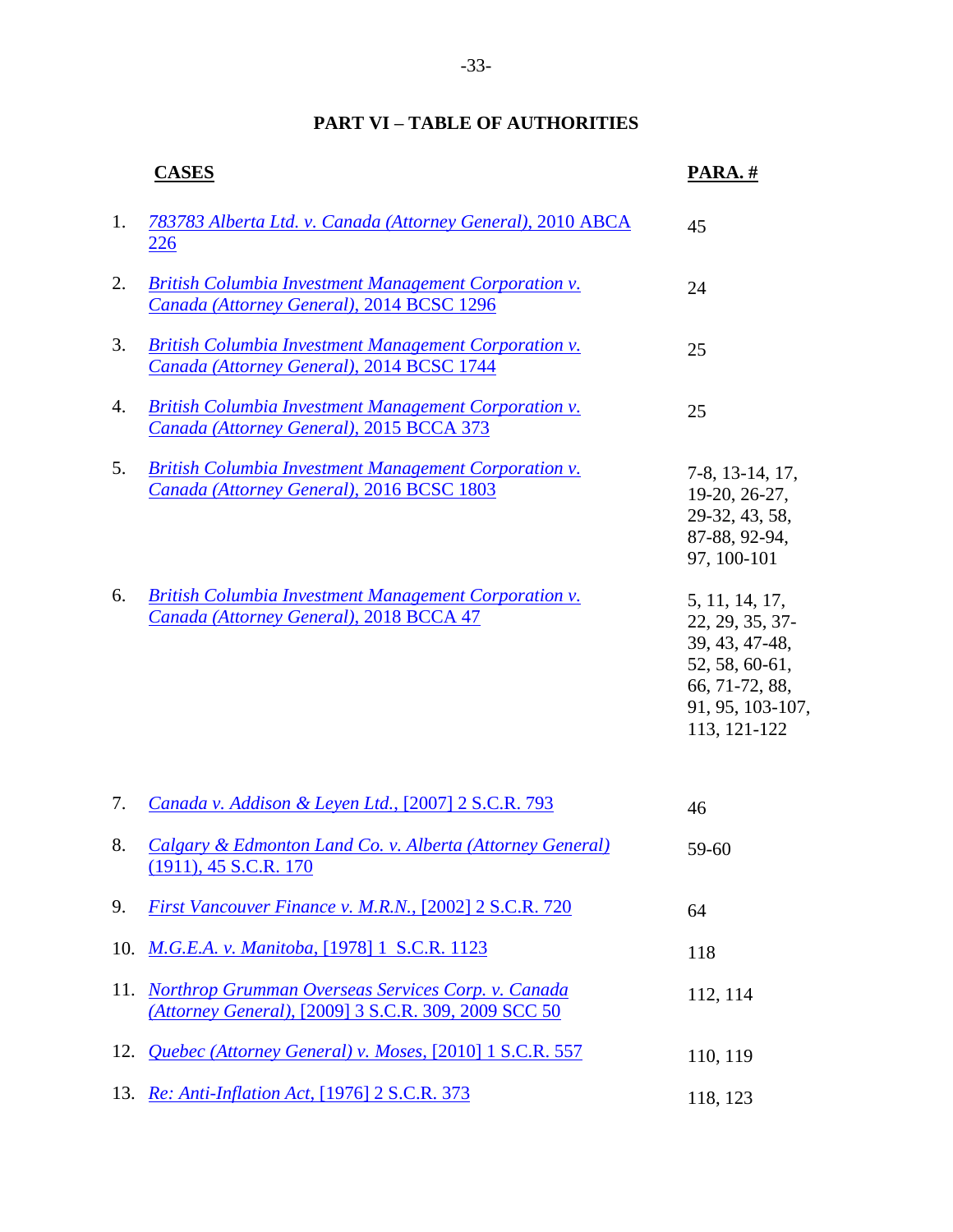|     | 14. Reza v. Canada, [1994] 2 S.C.R. 394                                                                                                                                                       | 46, 48   |
|-----|-----------------------------------------------------------------------------------------------------------------------------------------------------------------------------------------------|----------|
|     | 15. Scotia Mortgage Corporation v. Gladu, 2017 BCSC 1182                                                                                                                                      | 49       |
| 16. | <b>Smith v. Vermillion Hills (Rural Municipality), [1916] A.C. 569</b><br>( <b>J.C.P.C.</b> )                                                                                                 | 59-60    |
|     | 17. South Australia v. Commonwealth (1962), 108 C.L.R. 130<br>(Austl. H.C.)                                                                                                                   | 103, 113 |
| 18. | Strickland v. Canada (Attorney General), [2015] 2 S.C.R. 713                                                                                                                                  | 46, 48   |
| 19. | Westbank First Nation v. British Columbia Hydro & Power<br>Authority, [1999] 3 S.C.R. 134                                                                                                     | 56       |
|     |                                                                                                                                                                                               |          |
|     | <b>TEXTS</b>                                                                                                                                                                                  |          |
| 20. | Poirier, Johanne. <i>Une source paradoxale du droit constitutionnel</i><br>canadien: Les ententes intergouvernementales, (2009), Revue<br>québécoise de droit constitutionnel 1 at 18.        | 111      |
|     | 21. Horsman, Karen and Gareth Morley, eds. Government Liability:<br>Law and Practice. Aurora, Ont.: Canada Law Book, 2007<br>(loose-leaf updated November 2017, release 27) at s. 2.20.40(3). | 114      |